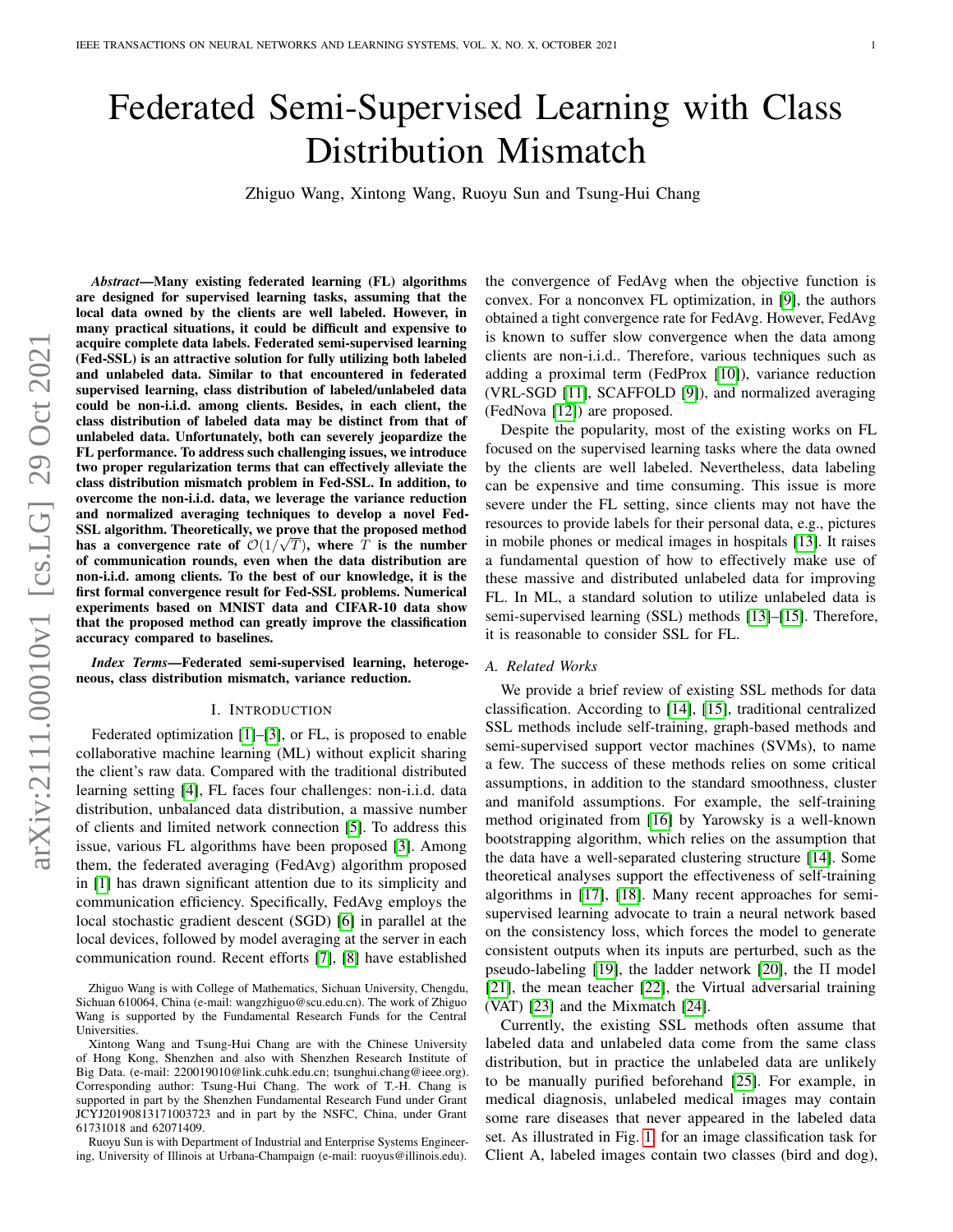

<span id="page-1-0"></span>Fig. 1. Fed-SSL under class distribution mismatch between labeled data unlabeled data.

but unlabeled images include three novel classes (deer, car and horse) that are not present in the labeled images. Hence, the unlabeled data may consist of both relevant and irrelevant data. However, using the irrelevant unlabeled data often leads to performance degradation for SSL [\[26\]](#page-13-22). We call such problem as the *class distribution mismatch* problem. Recently, there are some attempts to overcome this problem for centralized SSL. For example, reference [\[27\]](#page-13-23) applied a safe deep SSL method to alleviate the harm caused by the irrelevant unlabeled data, and the key idea is to select some relevant unlabeled data rather than using all unlabeled data directly. However, such method requires solving a complicated optimization problem for data selection.

A relevant direction is to consider distributed SSL, which has received considerable interests recently [\[28\]](#page-13-24)–[\[33\]](#page-13-25) . In [\[30\]](#page-13-26), [\[31\]](#page-13-27), the authors considered semi-supervised SVMs under distributed setting, and used consensus-constrained distributed optimization methods [\[34\]](#page-13-28), [\[35\]](#page-13-29). In [\[32\]](#page-13-30), [\[33\]](#page-13-25), manifold regularized SSL methods are studied, which however requires the clients to estimate the Euclidean distance matrix of data samples in advance. This may cause significant communication overhead when the system has massively distributed clients and when the data at the clients have very different distributions. With the development of federated learning, the authors of [\[36\]](#page-13-31) make a brief prospect into Fed-SSL. The recent work [\[37\]](#page-13-32) proposed a semi-supervised FL method called FedSem to exploit the unlabeled data in smart city applications. FedSem requires two steps: the first step is to train a global model using only the labeled data and the second step is to inject unlabeled data into the learning process using the pseudo labeling technique. In [\[38\]](#page-13-33), the author propose a new inter-client consistency loss that regularizes the models learned at local clients to output the same prediction. Reference [\[39\]](#page-13-34) also uses a Fed-SSL technique based on the pseudo labeling technique to aid the diagnosis of COVID-19. However, these methods in [\[37\]](#page-13-32)–[\[39\]](#page-13-34) neither consider the non-i.i.d. data among clients nor consider the class distribution mismatch problem between labeled data and unlabeled data.

It is worthwhile to point out that there exist both challenges and opportunities for Fed-SSL under the two issues. The challenge lies in that non-i.i.d. data slow down the FL algorithm convergence, and thus the clients hardly make an accurate prediction for unlabeled data in early iterations. It is conceivable that an early mistake of the pseudo labeling method can reinforce itself by generating incorrectly labeled data. Thus, re-training with these data will lead to an even worse model in successive iterations [\[14\]](#page-13-11). On the other hand, the opportunity lies in that the FL setting provides a means to leverage the data information from other clients (see Fig. [1\)](#page-1-0) so that the class distribution mismatch problem can be alleviated and it helps the clients predict correct labels for the unlabeled data. This also brings a new challenge: *How to transfer the knowledge of other clients to help predict labels of data with classes that are not seen in the local labeled data subset*? These factors make a naive combination of existing FL algorithms and centralized SSL techniques hardly to deliver satisfactory performance.

#### *B. Contributions*

In this paper, we develop a new approach to handle the Fed-SSL problem under non-i.i.d. data and class distribution mismatch, aiming at fully utilizing both the labeled and unlabeled data to achieve a high quality FL performance in a communication-efficient way. Our contributions are summarized as follows.

- Problem formulation: We formulate the Fed-SSL problem as a *joint optimization problem* of the model parameters and the pseudo labels of the unlabeled data. To eliminate performance degradation caused by the non-i.i.d. data and the class distribution mismatch, we introduce two regularization terms in the objective function (see [\(5a\)](#page-2-0)). One is a penalty term for the pseudo labels, targeting at boosting the prediction accuracy at early training stages. The second is a confidence penalty for the model parameters, which facilitates the knowledge transfer between the clients so the unlabeled data can be classified into some novel classes that are not seen in the labeled data.
- Algorithms design: We propose a novel federated SSL algorithm not only with heterogeneous local SGD iterations but also variance reduction technique, called Fed-SHVR. Since the Fed-SSL problem involves two blocks of variables, block coordinate descent (BCD) method is known for its effectiveness in handling the loss function with multiple blocks. To improve communication efficiency, similar to FedAvg, within each communication round of Fed-SVHR, each client performs multiple epochs of local SGD with respect to model parameters and one step of pseudo label prediction. By recognizing the fact that heterogeneous local SGD iterations suffer from large variance and objective inconsistency when the data distribution among clients are non-i.i.d. [\[12\]](#page-13-8), inspired by [\[9\]](#page-13-5), [\[12\]](#page-13-8), we introduce gradient correction terms at clients to reduce the variance among clients, and normalized averaging of local gradients at the server to ensure objective consistency.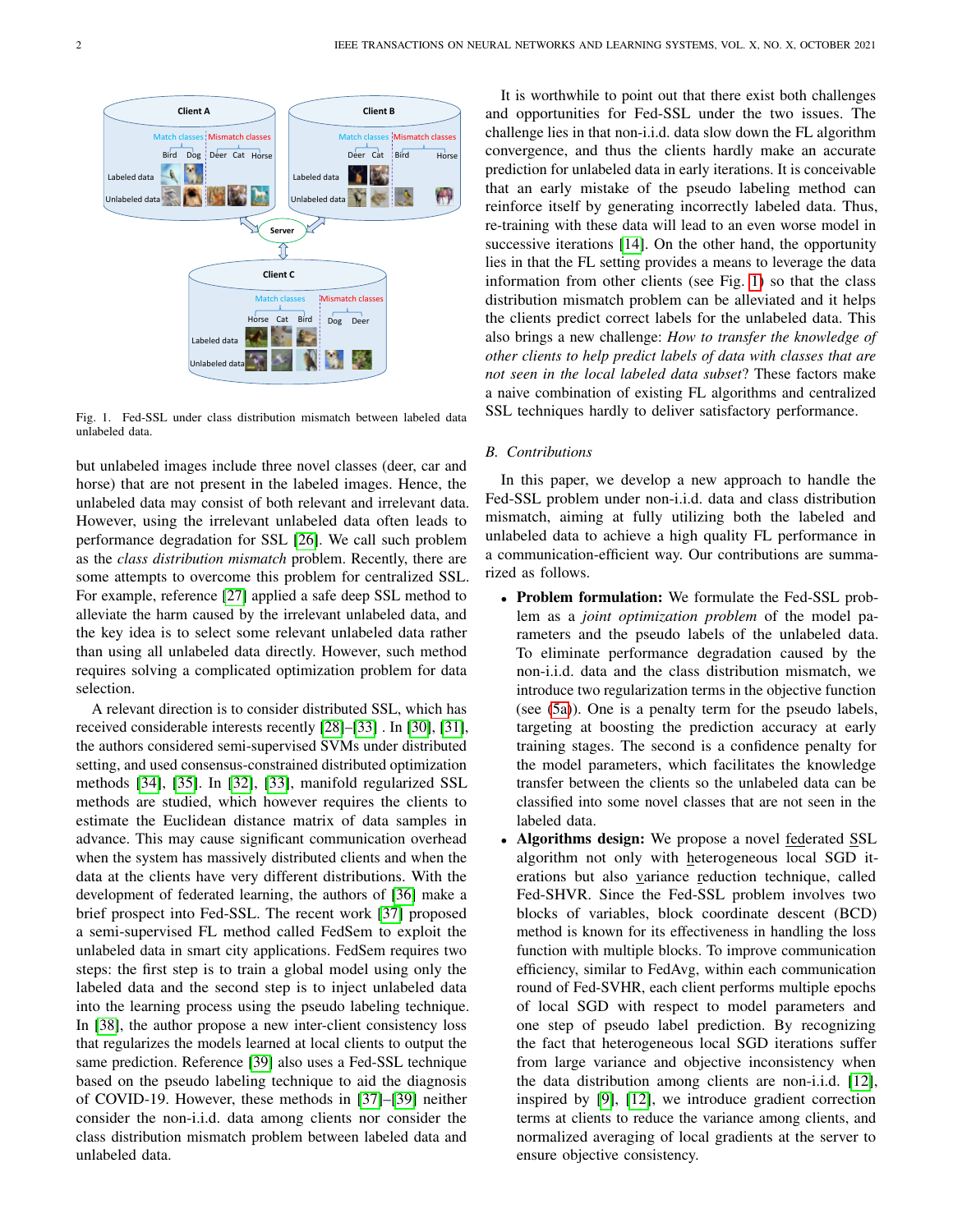- Convergence analysis: We prove that Fed-SHVR converges to a stationary point of the Fed-SSL problem in a sublinear rate of  $\mathcal{O}(1/\sqrt{T})$ , where T is the number of communication rounds. The convergence analysis neither requires an assumption on the boundedness of gradient dissimilarity in [\[12\]](#page-13-8) nor the convexity of the objective function. To the best of our knowledge, such convergence results for Fed-SSL have not been presented in the literature.
- Experiment: The performance of Fed-SHVR is evaluated by experiments on the MNIST dataset and CIFAR-10 dataset. The experiment results show that under non-i.i.d. data and class distribution mismatch among clients, Fed-SHVR can greatly improve the classification accuracy compared with baselines [\[38\]](#page-13-33), [\[40\]](#page-13-35), including naive combinations of FL with centralized SSL methods.

Synopsis: Section [II](#page-2-1) presents the formulated Fed-SSL optimization problem. In Section [III,](#page-3-0) the proposed Fed-SVHR algorithm is presented. Section [IV](#page-4-0) presents the convergence conditions and convergence rate of Fed-SVHR. The performance of the Fed-SVHR algorithm is illustrated in Section [V.](#page-5-0) Finally, the conclusion is given in Section [VI.](#page-8-0)

#### II. PROBLEM FORMULATION

<span id="page-2-1"></span>In this section, we review the centralized SSL problem and present the considered novel Fed-SSL optimization problem.

#### *A. Centralized SSL via Pseudo-Labeling*

Consider a semi-supervised classification problem with a labeled dataset  $\mathcal{L} = \{(x_i, y_i), i = 1, \dots, N\}$ , and an unlabeled dataset  $\mathcal{U} = \{u_i, i = 1, \dots, M\}$ . Here, N and M (often  $N \ll M$ ) are the numbers of labeled and unlabeled data samples, respectively;  $x_i$  is the *i*-th labeled sample with label  $y_i \in \mathbb{R}^C$ , which is a one-hot vector representing the true class label and  $C$  is the number of classes. For supervised learning, one can train a classification model by minimizing the following cross entropy loss function

$$
L_{\text{CE}}(\theta; \mathcal{L}) = -\frac{1}{N} \sum_{i=1}^{N} \langle y_i, \log (f_{\theta}(x_i)) \rangle,
$$

where  $\theta$  is the classification model parameter,  $f_{\theta}(x_i) \in \mathbb{R}^C$  is the predicted probability vector (e.g., the softmax output) for each data  $x_i$ .

In order to utilize the unlabeled data  $U$ , we follow the pseudo-labeling method and denote  $\hat{v}_i \in \mathbb{R}^C$  as the pseudo label for each unlabeled sample  $u_i$ , for  $i \in [M] \triangleq \{1, \ldots, M\}.$ In particular, we consider the following joint model training and pseudo label prediction problem [\[41\]](#page-13-36)

$$
\min_{\theta,\hat{v}} \ell(\theta,\hat{v}) \triangleq L_{\text{CE}}(\theta;\mathcal{L}) + \alpha_0 L_{\text{CE}}(\theta;\mathcal{U},\hat{v}) \quad (1a)
$$

$$
\text{s.t. } e^{\top} \hat{v}_i = 1, \ \hat{v}_i \ge 0, \ \forall \ i \in [M], \tag{1b}
$$

where  $\hat{v} = {\hat{v}_1, \dots, \hat{v}_M}$  is the set of pseudo labels and  $e =$  $[1, \ldots, 1]^\top \in \mathbb{R}^C$  is an all-one vector. As seen from [\(1\)](#page-2-0), the pseudo labels  $\hat{v}$  are treated as prediction variables and are jointly optimized with the model parameter  $\theta$ . The simplex constraints in [\(1b\)](#page-2-0) imply that the obtained  $\hat{v}$  are soft labels. The objective function in [\(1a\)](#page-2-0) is composed of a supervised training loss of the labeled data and a training loss of the unlabeled data using pseudo labels. The weight  $\alpha_0$  is used to balance the supervised loss and unsupervised loss [\[19\]](#page-13-15).

To solve [\(1\)](#page-2-0), one can use the popular block coordinate descent (BCD) method by updating  $\theta$  and  $\hat{v}$  in an alternating fashion, as described below.

• Updating  $\hat{v}$  with fixed  $\theta$ : It corresponds to the following problem

<span id="page-2-2"></span>
$$
\min_{\hat{v}} L_{\text{CE}}(\theta; \mathcal{U}, \hat{v})
$$
\n(2a)

s.t. 
$$
e^{\top} \hat{v}_i = 1
$$
,  $\hat{v}_i \ge 0$ ,  $\forall i \in [M]$ , (2b)

From the definition of cross entropy, the objective function [\(2a\)](#page-2-0) is linear with respect to  $\hat{v}$ . Thus, the following closed solutions of [\(2\)](#page-2-2) can be readily obtained as

$$
[\hat{v}_i]_j = \begin{cases} 1 & \text{if } j = \arg\max_{s \in \{1, 2, \dots, C\}} [f_\theta(u_i)]_s, \\ 0 & \text{otherwise,} \end{cases}
$$
(3)

for  $i \in [M]$ , where  $[\hat{v}_i]_j$  and  $[f_\theta(u_i)]_s$  denote the j-th and the s-th entry of  $\hat{v}_i$  and  $f_\theta(u_i)$ , respectively.

# • Updating  $\theta$  with fixed  $\hat{v}$ : It corresponds to

<span id="page-2-4"></span><span id="page-2-3"></span>
$$
\min_{\theta} \ell(\theta, \hat{v}),\tag{4}
$$

which can be handled by the standard SGD method [\[24\]](#page-13-20). Note that the alternating updates in [\(3\)](#page-2-3) and [\(4\)](#page-2-4) are exactly the same as the pseudo-labeling method in [\[19\]](#page-13-15). Thus, the pseudo-labeling method [\[19\]](#page-13-15) is in fact an application of the BCD method to the joint model training and pseudo label prediction problem [\(1\)](#page-2-0). Based on [\(1\)](#page-2-0), we formulate a Fed-SSL problem next.

# *B. Fed-SSL Optimization Problem*

Consider an FL setting with a server and  $K$  distributed clients. We assume that both the labeled data  $\mathcal L$  and unlabeled data  $U$  are distributed in the  $K$  clients. Specifically, for each client k, it owns local dataset  $\mathcal{D}_k = \mathcal{L}_k \cup \mathcal{U}_k$ , where  $\mathcal{L}_k = \{(x_{k,i}, y_{k,i}), i = 1, \dots, N_k\}$ , is the local training dataset and  $\mathcal{U}_k = \{u_{k,i}, i = 1, \ldots, M_k\}$  is the local unlabeled dataset. Here,  $\mathcal{D}_k$ ,  $k \in [K] \triangleq \{1, \ldots, K\}$  are non-overlapped, and  $N_k$ and  $M_k$  are the numbers of labeled samples and unlabeled samples of client  $k$ , respectively. Note that under the FL scenario, the data size  $N_k$  and  $M_k$  could be unbalanced among the clients. Moreover, as shown in Fig. [1,](#page-1-0) the labeled data and the large unlabeled data may be drawn from different class distributions, e.g., the class distribution mismatch.

<span id="page-2-0"></span>Let  $\hat{\mathbf{v}} = {\hat{\mathbf{v}}_1, ..., \hat{\mathbf{v}}_K}$ , where  $\hat{\mathbf{v}}_k = {\hat{v}_{k,1}, ..., \hat{v}_{k,M_k}}$  is the set of pseudo labels for the k-th client with  $\hat{v}_{k,i} \in \mathbb{R}^C$ , and it belongs to the feasible set  $\mathcal{V}_k = \{\hat{\mathbf{v}}_k \mid e^\top \hat{v}_{k,i} =$ 1,  $\hat{v}_{k,i} \geq 0, i \in [M_k]$ . Then, we propose the following Fed-SSL optimization problem [\(2\)](#page-2-2) as

<span id="page-2-5"></span>
$$
\min_{\theta, \hat{\mathbf{v}}} \ F(\theta, \hat{\mathbf{v}}) \triangleq \sum_{k=1}^{K} \omega_k \left[ \underbrace{\ell_k(\theta, \hat{\mathbf{v}}_k) + \alpha_1 r_1(\hat{\mathbf{v}}_k) + \alpha_2 r_2(\theta)}_{\triangleq F_k(\theta, \hat{\mathbf{v}}_k)} \right]
$$
(5a)

$$
\text{s.t. } \hat{\mathbf{v}}_k \in \mathcal{V}_k, \ k \in [K], \tag{5b}
$$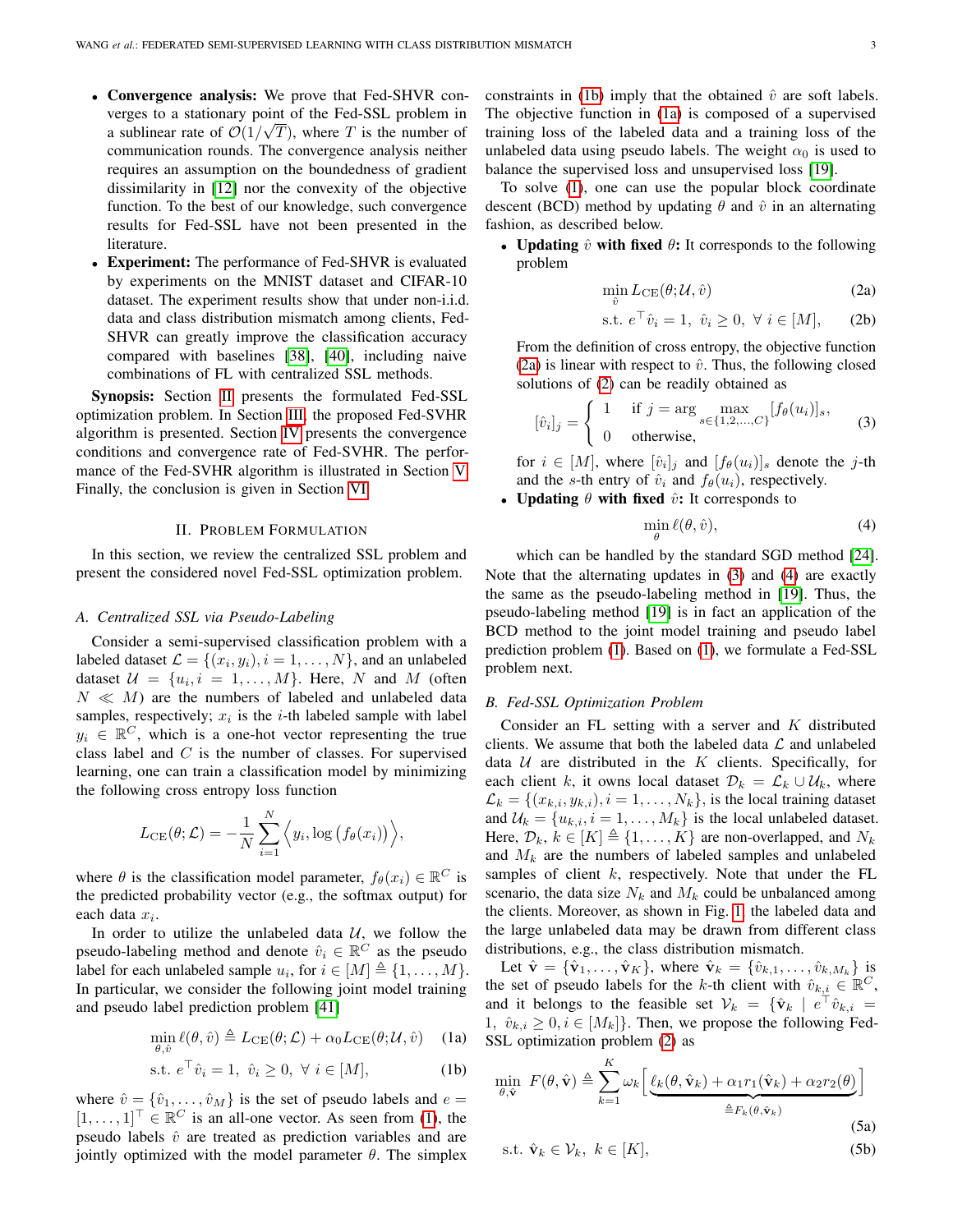where  $\ell_k(\theta, \hat{\mathbf{v}}_k) = L_{\text{CE}}(\theta; \mathcal{L}_k) + \alpha_0 L_{\text{CE}}(\theta; \mathcal{U}_k, \hat{\mathbf{v}}_k)$  and  $F_k(\theta, \hat{\mathbf{v}}_k)$  is the local cost function of each client  $k, \omega_k \geq 0$ is the weight of the k-th client satisfying  $\sum_{k=1}^{K} \omega_k = 1$ ; for example,  $\omega_k = \frac{N_k + M_k}{N + M}, k \in [K]$  [\[28\]](#page-13-24).

Notably, compared with [\(1a\)](#page-2-0), we introduce in [\(5a\)](#page-2-0) two additional regularization terms  $r_1(\hat{\mathbf{v}}_k)$  and  $r_2(\theta)$  for the pseudo label and model parameter, respectively, where  $\alpha_1$  and  $\alpha_2$  are the weight coefficients. The motivations of  $r_1(\cdot)$  and  $r_2(\cdot)$  are explained below.

**Regularization**  $r_1(\cdot)$ : When the data are non-i.i.d. among clients, FL algorithms perform unstably and have slow convergence [\[9\]](#page-13-5). So the model mostly makes incorrect predictions at the early training stages. However, the pseudo labeling method takes hard pseudo-labels in [\(3\)](#page-2-3) as "ground truth", which therefore causes overconfident mistakes. Meanwhile, the early mistakes of the pseudo labeling method could reinforce itself and result in an even worse model in successive iterations. Thus, we require a regularization of the pseudo labels to reduce the confidence level.

Toward this goal, let us choose  $r_1(\hat{v}_k)$  as follows

$$
r_1(\hat{\mathbf{v}}_k) = \frac{1}{M_k} \sum_{i=1}^{M_k} \text{KL}(\hat{v}_{k,i}, \mathbf{u}),
$$
\n(6)

where  $\mathbf{u} = \left[\frac{1}{C}, \dots, \frac{1}{C}\right] \in \mathbb{R}^C$  is a uniform distribution, and  $KL(\cdot, \cdot)$  means the Kullback-Leibler divergence. Adding the regularization term  $r_1(\hat{v}_k)$  in [\(6\)](#page-3-1) makes the pseudo label prediction less decisive, as seen from the lemma below.

<span id="page-3-4"></span>**Lemma 1.** Let  $r_1(\hat{\mathbf{v}}_k)$  be defined in [\(6\)](#page-3-1). For fixed  $\theta$  and  $k \in [K]$ , the closed form solution of optimization

$$
\min_{\hat{\mathbf{v}}_k} \ \alpha_0 L_{\text{CE}}(\theta; u_k, \hat{\mathbf{v}}_k) + \alpha_1 r_1(\hat{\mathbf{v}}_k) \tag{7a}
$$

$$
\text{s.t. } \hat{\mathbf{v}}_k \in \mathcal{V}_k,\tag{7b}
$$

*is given by*

$$
[\hat{v}_{k,i}]_j = \frac{[f_{\theta}(u_{k,i})]_j^{\frac{\alpha_0}{\alpha_1}}}{\sum_{j=1}^C [f_{\theta}(u_{k,i})]_j^{\frac{\alpha_0}{\alpha_1}}}, j = 1, \dots, C,
$$
 (8)

*where*  $[\hat{v}_{k,i}]_j$  *denotes the jth-entry of*  $\hat{v}_{k,i}$ *.* 

*Proof.* See Appendix A. 
$$
\Box
$$

Note that the closed solution [\(8\)](#page-3-2) is exactly the sharpening function proposed in the popular Mixmatch method [\[24\]](#page-13-20). When  $\alpha_1 \rightarrow 0$ , the output of  $\hat{v}_{k,i}$  in [\(8\)](#page-3-2) approaches a one-hot distribution, which is degraded to the hard pseudo label in [\(3\)](#page-2-3). On the contrary, the soft pseudo-label in [\(8\)](#page-3-2) eliminates overconfident mistakes, which can achieve a better recovery accuracy [\[41\]](#page-13-36). As one will see in Section [V,](#page-5-0) the regularizer  $r_1(\hat{\mathbf{v}}_k)$  can help to speed up the convergence of Fed-SSL at early training stages.

**Regularization**  $r_2(\cdot)$ : The unlabeled data may have some unseen class when the distributions of labeled data and unlabeled data are mismatched. Thus, we may transfer the required knowledge from other clients. To enable this, inspired by the work [\[42\]](#page-13-37), we introduce a regularizer for the model output  $f_{\theta}(u_k)$  as follows

$$
r_2(\theta) = \text{KL}(f_\theta(u_k), \mathbf{u}).\tag{9}
$$

As we see,  $KL(f_{\theta}(u_k), \mathbf{u})$  would make the prediction  $f_{\theta}(u_k)$ away from a categorical distribution like the one-hot vector. This will prevent the local model from making prediction solely based on its local knowledge of seen labels. Instead, through the FL process, the model parameters are able to infer some novel classes that have never appeared in its local labeled data.

#### III. PROPOSED FED-SHVR ALGORITHM

<span id="page-3-0"></span>In this section, we present the proposed Fed-SHVR algorithm for solving problem [\(5\)](#page-2-5) and it is presented in Algorithm [1.](#page-4-1)

Since the Fed-SSL problem [\(5\)](#page-2-5) involves two blocks of variables  $\theta$  and  $\hat{v}$ , many of the exiting FL algorithms cannot be applied directly [\[43\]](#page-13-38). In view of that BCD steps like in [\(3\)](#page-2-3) and [\(4\)](#page-2-4) can be used to handle Fed-SSL optimization [\(5\)](#page-2-5), we propose to train a global model for [\(5\)](#page-2-5) in a novel way that combines BCD with the local SGD strategy [\[1\]](#page-12-0) to reduce the communication cost. Since the non-i.i.d. data always happen for FL scenarios and at the same time averaging the local SGD can cause higher variance among clients, the variance reduction techniques [\[11\]](#page-13-7) are desired. Specifically, for each communication round  $t = 1, 2, \ldots$ , our algorithm has two parts: one is the client update and the other is the server update.

<span id="page-3-1"></span>Client Update: Based on the client's local data, the model parameter  $\theta$  and pseudo label  $\hat{\mathbf{v}}_k$  are alternatively updated by the BCD framework. Firstly, the pseudo labels for optimization [\(5\)](#page-2-5) is obtained by solving optimization [\(7\)](#page-3-3). Noticing that the soft label in [\(8\)](#page-3-2) is derived when  $r_1(\hat{v}_k)$  is selected as a proper regularizer in Lemma [1.](#page-3-4) Secondly, after updating  $\hat{\mathbf{v}}_k$ , we select mini-batch labeled data  $\xi_k$  and unlabeled data  $\zeta_k$  uniformly at random from  $\mathcal{L}_k$  and  $\mathcal{U}_k$ , respectively. Then the stochastic gradient  $g_k(\theta_k, \hat{\mathbf{v}}_k)$  of the local loss function is obtained

$$
g_k(\theta_k, \hat{\mathbf{v}}_k) := \nabla_{\theta} F_k(\theta_k, \hat{\mathbf{v}}_k; \xi_k, \zeta_k). \tag{10}
$$

<span id="page-3-3"></span><span id="page-3-2"></span>If we directly take several local SGDs to update model parameter  $\theta$  in [\(16\)](#page-4-2), it may cause client-drift when the data are non-i.i.d. among clients. To counter this drift, SCAFFOLD [\[9\]](#page-13-5) and VRL-SGD [\[11\]](#page-13-7) introduce a gradient correction term  $d_k^t$  for local SGD. Specifically, the gradient correction term  $d_k^t$  in [\(15\)](#page-4-3) is used in [\(16\)](#page-4-2). As we show in Remark [1,](#page-4-4) [\(16\)](#page-4-2) together with [\(15\)](#page-4-3) is equivalent to taking gradient descent along an estimated global gradient direction of [\(5a\)](#page-2-0), and thus effectively reduces the variance among clients. Finally, the client models after  $\tau_k$ local SGD updates (Steps [\(14\)](#page-4-5) -[\(16\)](#page-4-2)) are sent to the server.

Server Update: If the mini-batch size for labeled data and unlabeled data are  $B_l$  and  $B_u$ , respectively, and each client k performs E epochs, the number of local SGD iterations is  $\tau_k =$  $\max\{m_k E/B_u, N_k E/B_l\}$ , Thus, the clients are *heterogeneous* if they have different  $\tau_k$  (otherwise they are *homogeneous*). In [\[12\]](#page-13-8), the authors have proved that the standard averaging of client models [\[1\]](#page-12-0)

$$
\theta^t = \sum_{k=1}^K \omega_k \theta_k^{t-1,\tau_k}
$$

<span id="page-3-5"></span>after heterogeneous local updates  $\tau_k$  will prevent the algorithm from converging to a stationary point, and such phenomenon is called *objective inconsistency*. To deal with heterogeneous local updates, in our algorithm, the server obtains the model  $\theta^t$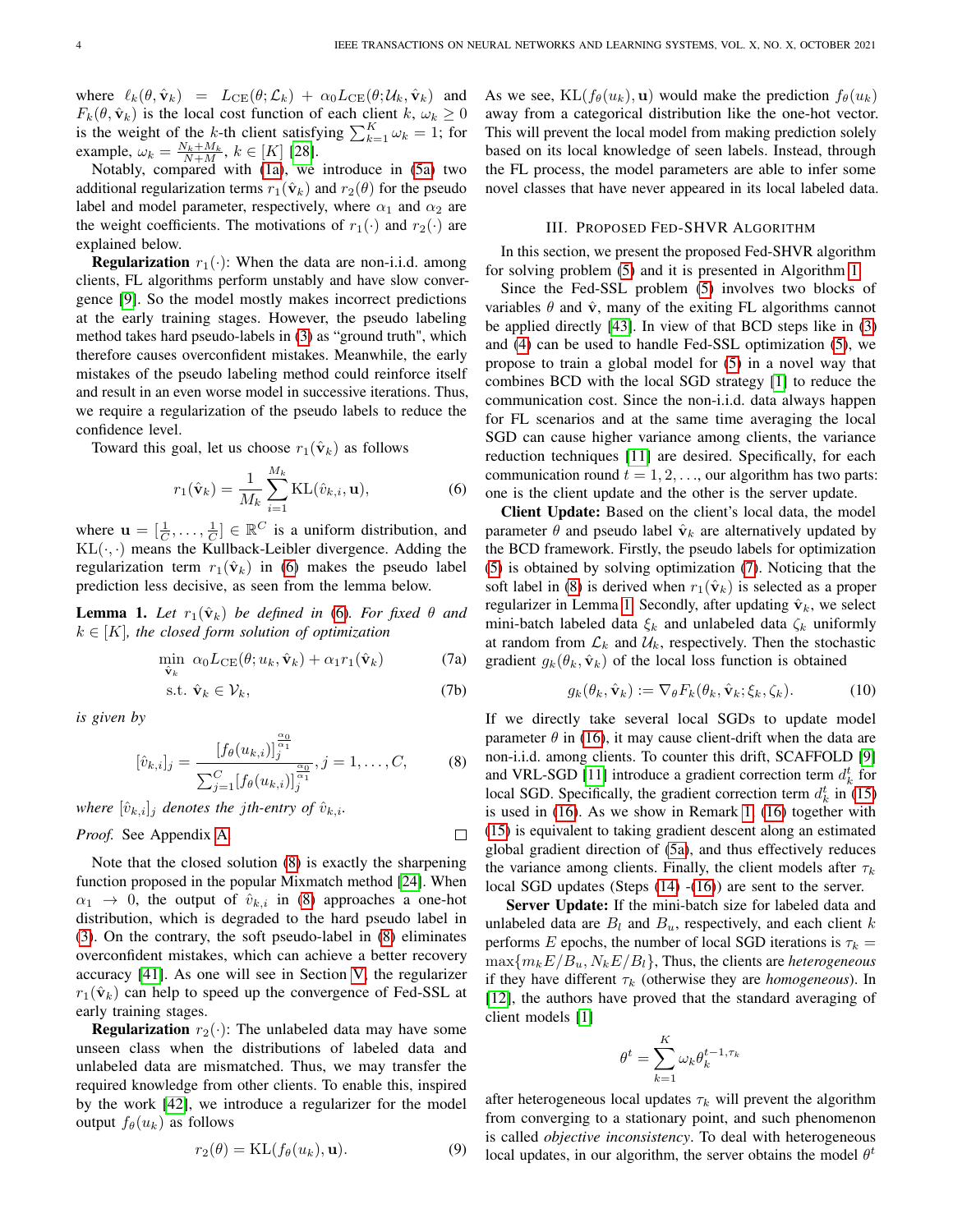,

by weighted averaging between the normalized local gradients and the previous model parameter  $\theta^{t-1}$  as follows

$$
\theta^{t} = \theta^{t-1} - \eta \bar{\tau} \left( \sum_{k=1}^{K} \omega_k \frac{\theta^{t-1} - \theta_k^{t-1, \tau_k}}{\eta \tau_k} \right)
$$

where  $\bar{\tau} = \sum_{k=1}^{K} \omega_k \tau_k$ . Then, the server broadcasts  $\theta^t$  to the clients.

<span id="page-4-4"></span>Remark 1. (Variance reduction of Fed-SVHR) Let us see how the update of gradient correction term  $d_k$  in [\(15\)](#page-4-3) help to reduce the client drift variance. Using the fact  $d_k^0 = 0$  and summing up all  $d_k^s$  from 0 to t, we have

$$
d_k^t = \sum_{s=1}^t \left( \frac{\theta^{s-1} - \theta^s}{\eta \overline{\tau}} - \frac{1}{\eta \tau_k} (\theta^{s-1} - \theta_k^{s-1, \tau_k}) \right)
$$
  
= 
$$
\sum_{s=1}^t \left( \sum_{l=1}^K \omega_l \frac{\theta^{s-1} - \theta_l^{s-1, \tau_l}}{\eta \tau_l} - \frac{1}{\eta \tau_k} (\theta^{s-1} - \theta_k^{s-1, \tau_k}) \right),
$$

where the second equality is due to  $(14)$ . By the above equality over  $k = 1, ..., K$ , and using the fact  $\sum_{k=1}^{K} \omega_k = 1$ , we obtain

$$
\sum_{k=1}^{K} \omega_k d_k^t = 0.
$$
\n(11)

In addition, using [\(14\)](#page-4-5) again, we can rewrite  $d_k^t$  as below

$$
d_k^t = d_k^{t-1} + \sum_{l=1}^K \omega_l \frac{\theta^{t-1} - \theta_l^{t-1, \tau_l}}{\eta \tau_l} - \frac{1}{\eta \tau_k} (\theta^{t-1} - \theta_k^{t-1, \tau_k})
$$

Substituting [\(16\)](#page-4-2) into the above equality gives rise to

 $\overline{r}$ 

$$
d_k^t = d_k^{t-1} + \sum_{l=1}^K \frac{\omega_l}{\tau_l} \sum_{q=1}^{\tau_l} (g_l(\theta_l^{t-1,q-1}, \hat{\mathbf{v}}_l^t) + d_l^{t-1})
$$
  

$$
- \frac{1}{\tau_k} \sum_{q=1}^{\tau_k} (g_k(\theta_k^{t-1,q-1}, \hat{\mathbf{v}}_k^t) + d_k^{t-1})
$$
  

$$
= \sum_{l=1}^K \omega_l \sum_{q=1}^{\tau_l} \frac{1}{\tau_l} g_l(\theta_l^{t-1,q-1}, \hat{\mathbf{v}}_l^t) - \sum_{q=1}^{\tau_k} \frac{1}{\tau_k} g_k(\theta_k^{t-1,q-1}, \hat{\mathbf{v}}_k^t)
$$
(12)

where the final equality is due to [\(11\)](#page-4-6). With [\(12\)](#page-4-7) substituted into [\(16\)](#page-4-2), we have

$$
\theta_k^{t,q} = \theta_k^{t,q-1} - \eta \Big( g_k(\theta_k^{t,q-1}, \hat{\mathbf{v}}_k^{t+1}) - \sum_{q=1}^{\tau_k} \frac{1}{\tau_k} g_k(\theta_k^{t-1,q-1}, \hat{\mathbf{v}}_k^t) + \sum_{k=1}^K \omega_k \sum_{q=1}^{\tau_k} \frac{1}{\tau_k} g_k(\theta_k^{t-1,q-1}, \hat{\mathbf{v}}_k^t) \Big). \tag{13}
$$

Interestingly, the above [\(13\)](#page-4-8) resembles SAGA [\[44\]](#page-13-39), where the model is updated along an estimated global gradient direction considering the data of all clients. Thus, Fed-SHVR can be seen as an extension of variance reduction techniques of [\[11\]](#page-13-7) and [\[44\]](#page-13-39).

#### IV. CONVERGENCE ANALYSIS

<span id="page-4-0"></span>In this section, we build the convergence conditions of the proposed Fed-SHVR algorithm.

# Algorithm 1 Proposed Fed-SHVR

- <span id="page-4-1"></span>1: **Input:** initial model parameters  $\theta^0 = \theta_1^{0, \tau_1} = \cdots = \theta_K^{0, \tau_K}$  at the server side; initial pseudo labels of  $\hat{\mathbf{v}}_1^0, \cdots, \hat{\mathbf{v}}_K^0$  and gradient correction term  $d_1^0 = \cdots = d_K^0 = 0$  at the clients; initial the learning rate  $\eta$ .
- 2: Calculate the local iterations  $\tau_k$  completed by client k and  $\bar{\tau} = \sum_{k=1}^{K} \omega_k \tau_k$  at server.
- 3: for communication round  $t = 1$  to T do
- 4: Server side: Compute

<span id="page-4-5"></span>
$$
\theta^t = \theta^{t-1} - \eta \bar{\tau} \left( \sum_{k=1}^K \omega_k \frac{\theta^{t-1} - \theta_k^{t-1, \tau_k}}{\eta \tau_k} \right) \tag{14}
$$

and broadcast  $\theta^t$  to all clients.

5: Client side:

- 6: for client  $k = 1$  to K (in parallel) do
- 7: Obtain  $\hat{\mathbf{v}}_k^{t+1}$  from [\(7\)](#page-3-3)-[\(8\)](#page-3-2)
- 8: Update gradient correction term

<span id="page-4-3"></span>
$$
d_k^t = d_k^{t-1} + \frac{\theta^{t-1} - \theta^t}{\eta \bar{\tau}} - \frac{\theta^{t-1} - \theta_k^{t-1, \tau_k}}{\eta \tau_k}.
$$
 (15)

9: Set 
$$
\theta_k^{t,0} = \theta_t^t
$$
.

<span id="page-4-6"></span>10: **for**  $q = 1$  to  $\tau_k$  do

11: Select data  $\xi_k^{t,q}$  and  $\zeta_k^{t,q}$  uniformly at random from  $\mathcal{L}_k$  and  $\mathcal{U}_k$ , and update

<span id="page-4-2"></span>
$$
\theta_k^{t,q} = \theta_k^{t,q-1} - \eta(g_k(\theta_k^{t,q-1}, \hat{\mathbf{v}}_k^{t+1}) + d_k^t), \tag{16}
$$

12: end for

13: Upload  $\theta_k^{t,\tau_k}$  to the server.

14: end for

# 15: end for

#### *A. Assumptions*

We first make some standard assumptions.

<span id="page-4-10"></span><span id="page-4-7"></span>**Assumption 1.** *The regularization terms*  $r_1(\hat{\mathbf{v}})$  *and*  $r_2(\theta)$  *are continuous differentiable functions. In addition,*  $r_1(\hat{v})$  *is a*  $\mu$ -strongly convex, where  $\mu > 0$ , i.e., for any  $\hat{\mathbf{v}}_1, \hat{\mathbf{v}}_2 \in \mathcal{V}_k$ 

$$
r_1(\hat{\mathbf{v}}_1) - r_1(\hat{\mathbf{v}}_2) - \langle \nabla r_1(\hat{\mathbf{v}}_2), \hat{\mathbf{v}}_1 - \hat{\mathbf{v}}_2 \rangle \ge \frac{\mu}{2} ||\hat{\mathbf{v}}_1 - \hat{\mathbf{v}}_2||^2.
$$
\n(17)

<span id="page-4-8"></span>The regularization term  $r_1(\hat{\mathbf{v}}_k)$  defined in [\(6\)](#page-3-1) is strongly convex over the probabilistic simplex  $V_k$  with respect to the  $\ell_1$ -norm (see [\[45\]](#page-13-40), Definition 2 and Example 2). However, note that the objective function  $F_k(\theta, \hat{\mathbf{v}}_k)$  in [\(5a\)](#page-2-0) is not jointly convex with respect to  $(\theta, \hat{\mathbf{v}})$ .

<span id="page-4-9"></span>**Assumption 2.** *The local cost*  $F_k(\theta, \hat{\mathbf{v}}_k)$  *is L-smooth (possibly non-convex)* with respect to  $(\theta, \hat{\mathbf{v}}_k)$  for  $k \in [K]$ , i.e.,

<span id="page-4-11"></span>
$$
\|\nabla_{\theta} F_k(\theta, \hat{\mathbf{v}}_k) - \nabla_{\theta} F_k(\theta', \hat{\mathbf{v}}'_k)\|
$$
  
\$\leq L\sqrt{\|\theta - \theta'\|^2 + \|\hat{\mathbf{v}}\_k - \hat{\mathbf{v}}'\_k\|^2}, \qquad (18)\$

*for all*  $\theta, \theta'$  *and*  $\hat{\mathbf{v}}_k, \hat{\mathbf{v}}'_k \in \mathcal{V}_k$ *.*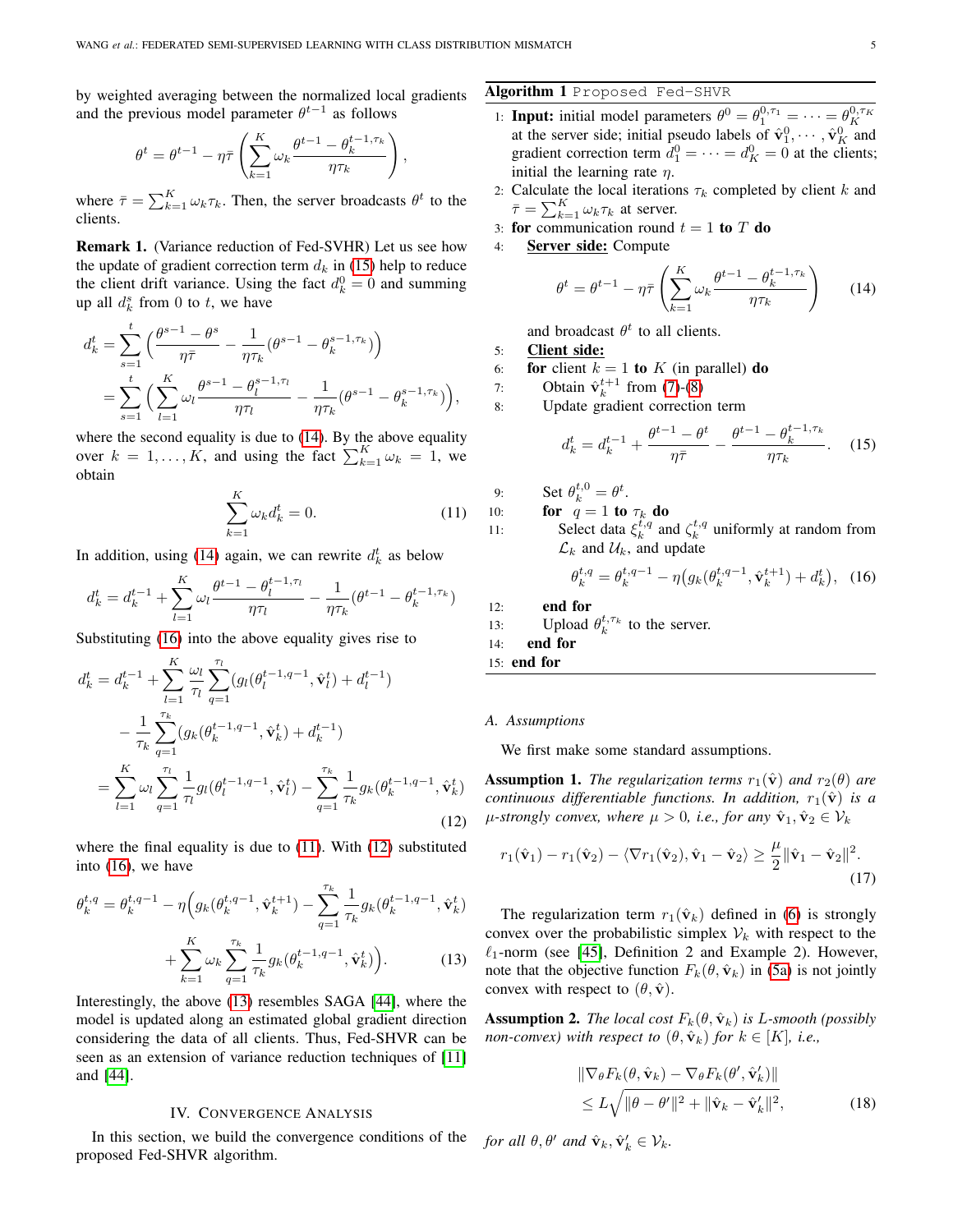<span id="page-5-1"></span>**Assumption 3.** *Given*  $\hat{\mathbf{v}}_k$ ,  $k \in [K]$ *, assume that the stochastic gradient satisfies the following conditions*

$$
\mathbb{E}[g_k(\theta_k, \hat{\mathbf{v}}_k)] = \nabla_{\theta} F_k(\theta_k, \hat{\mathbf{v}}_k)
$$
(19)

$$
\mathbb{E}[\|g_k(\theta_k, \hat{\mathbf{v}}_k) - \nabla_{\theta} F_k(\theta_k, \hat{\mathbf{v}}_k)\|^2] \leq \sigma^2, \tag{20}
$$

*where* σ *is the noise variance and* E *denotes the expectation with respect to all random variables*  $\{\xi_k, \zeta_k\}$ .

Assumption [2](#page-4-9) makes a standard smoothness assumption in non-convex optimization with two variables [\[46\]](#page-13-41). Assumption [3](#page-5-1) is a common assumption that the stochastic gradient noise is zero mean with bounded variance  $\sigma^2$  [\[9\]](#page-13-5).

#### *B. Convergence Analysis of Fed-SVHR*

Since variable  $\hat{\mathbf{v}}_k$  has the constraint  $\mathcal{V}_k$ , let us define the following optimality gap:

$$
g_t \triangleq \mathbb{E}\left[\|\nabla_{\theta}F(\theta^t, \hat{\mathbf{v}}^{t+1})\|^2\right] + \sum_{k=1}^K \omega_k \|\hat{\mathbf{v}}_k^{t+1} - \hat{\mathbf{v}}_k^t\|^2. \tag{21}
$$

From the definition, obviously,  $g_t \geq 0$ , and it has the following property.

<span id="page-5-4"></span>**Property 1.** When  $g_t = 0$ , the iterate  $\{\theta^t, \hat{\mathbf{v}}^t\}$  will be a *stationary point of problem* [\(5\)](#page-2-5)*.*

*Proof.* See Appendix [B.](#page-8-2)

 $\Box$ 

 $\Box$ 

<span id="page-5-2"></span>**Theorem [1](#page-4-10).** Assume Assumptions 1[-3](#page-5-1) hold. If  $\eta = \sqrt{\frac{K}{T_{\overline{\tau}}}} \leq$  $\{\frac{4\mu\alpha_1}{\bar{\tau}(2L^2+1)}, \frac{1}{L\sqrt{15a_\tau}}, \frac{1}{2L\bar{\tau}}\}$ , then the sequence  $\{\theta^t, \hat{\mathbf{v}}^t\}$  gener*ated by Algorithm [1](#page-4-1) satisfies*

$$
\min_{t \in \{1, \dots, T\}} g_t \le \frac{8\mathbb{E}[F(\theta^1, \hat{\mathbf{v}}^1)]}{\sqrt{KT\bar{\tau}}} + \sqrt{\frac{K}{T\bar{\tau}}} c_1 \sigma^2, \qquad (22)
$$

*where*  $c_1 = \frac{8}{\bar{\tau}} \left( \frac{33}{8} a_{\tau} + \frac{3}{2} \bar{\tau}^2 \sum_{k=1}^K \right)$  $\left(\frac{\omega_k^2}{\tau_k}\right)L$ ,  $\bar{\tau}$  =  $\sum_{k=1}^K \omega_k \tau_k$ ,  $a_{\tau} = (\hat{\tau} - 1)(2\hat{\tau} - 1)$  *and*  $\hat{\tau} = \max{\{\tau_1, ..., \tau_K\}}$ .

*Proof.* See Appendix [C.](#page-9-0)

Theorem [1](#page-5-2) shows that the proposed Fed-SHVR has a convergence rate of  $\mathcal{O}(1/\sqrt{T})$ . To the best of our knowledge, this is the first result that shows the convergence rate for Fed-SSL optimization.

**Remark 2.** In [\[11\]](#page-13-7), [\[12\]](#page-13-8), the authors have proved that VRL-SGD and FedNova have a convergence rate of  $\mathcal{O}(1/\sqrt{T})$ . However, their proofs cannot be applied to the proposed Fed-SVHR since Fed-SVHR combines both the variance reduction and normalized averaging techniques, in addition to that Fed-SHVR involves two blocks of variables. Besides, different from [\[12\]](#page-13-8), our analysis does not require the assumption on the boundedness of gradient dissimilarity, i.e.,  $\sum_{k=1}^K \omega_k \|\nabla_{\theta} F_k(\theta_k, \hat{\mathbf{v}}_k) - \nabla_{\theta} F(\theta, \hat{\mathbf{v}})\|^2 \leq \kappa^2$ , where  $\kappa$  is a constant. Thus, new proof techniques are developed in our proof in order to establish the convergence rate in [\(22\)](#page-5-3); details are given in Appendix [C.](#page-9-0)

#### V. NUMERICAL RESULTS

<span id="page-5-0"></span>In this section, we examine the numerical performance of the proposed Fed-SVHR algorithm and present comparison results with the existing methods for MNIST data and CIFAR-10 data.

# *A. MNIST data*

<span id="page-5-7"></span><span id="page-5-6"></span>Let us consider the MNIST digit recognition task. The data is split into 60000 images for training and 10000 images for testing. There are  $K = 10$  clients to study federated optimization. In addition, two ways of dividing the MNIST data over clients:

- IID: Each client is randomly assigned a uniform distribution over 10 classes and receives 6000 examples, which contains 60 labeled data and 5940 unlabeled data.
- Non-IID: Each client has only 60 labeled data of two digits, and 59400 unlabeled data are randomly partitioned across 10 clients using a Dirichlet distribution  $Dir_{10}(0.1)$ [\[47\]](#page-13-42). Thus the class distribution between labeled data and unlabeled data in each client is mismatched.

<span id="page-5-5"></span>We run each experiment with 5 random seeds and report the average. Consider a simple Multi-layer perceptron (MLP) with one-hidden layers including 5000 units each using ReLU activations. The number of mini-batch is  $B_l = 32$  for labeled data,  $B_u = 32$  for unlabeled data. In [\(16\)](#page-4-2), we set the learning rate  $\eta = 0.01$ ,  $\alpha_1 = 0.75$ ,  $\alpha_2 = 0.1$  and  $\alpha_0$  ramp up its weight from 0 to its final value during the first 50 epochs. All clients perform  $E = 2$  local epochs, then the number of local SGD iterations is  $\tau_k \in [270, 500]$  and  $\tau_k = 371$  for Non-IID case and IID case, respectively.

<span id="page-5-3"></span>Example 1: Intuitively, the popular methods mean-teacher [\[22\]](#page-13-18) and pseudo-labeling [\[19\]](#page-13-15) can be combined with FedAvg [\[1\]](#page-12-0), called Fed-MT and Fed-Pseudo, respectively. Fig. [2](#page-6-0) presents the test accuracy of the proposed Fed-SHVR and the other algorithms including Fed-MT, Fed-Pseudo and vanilla FedAvg under IID and Non-IID cases. It reveals that the performance of the proposed Fed-SHVR is much better than that of Fed-MT and Fed-Pseudo whether for the IID case or Non-IID case. Meanwhile, all of the Fed-SSL algorithms perform better than the supervised FedAvg that only uses 600 labeled data. Compared Fig. [2](#page-6-0) (a) with Fig. [2](#page-6-0) (b), the Non-IID case with mismatched class distribution degrades the performance of Fed-SSL. Fortunately, our method introduces two regularized terms, which can help the Fed-SSL to obtain higher test accuracy.

Example 2: We evaluated the performance of each federated SSL technique on IID case with 600 labeled data samples and varying amounts of unlabeled data, which resulted in the test accuracy shown in Fig. [3](#page-6-1) (a). Compared with FedAvg, increasing the number of unlabeled data tends to improve the performance of Fed-SSL techniques while the proposed Fed-SVHR performs best. Fig. [3](#page-6-1) (b) shows the test accuracy curve when increasing the number of clients. From Fig. [3](#page-6-1) (b), we see that the performance of Fed-SLL methods is with a slight change, thus Fed-SSL methods are robust to the number of the client while they perform better than FedAvg that only uses labeled data.

Example 3: We consider the ablation study. The proposed Fed-SHVR is a combination of FedNova and VRL-SGD, which takes heterogeneity local SGD iterations and variance reduction technique. In this subsection, if we use FedNova update model parameter without gradient correction term  $d_k^t$  in [\(16\)](#page-4-2), then Fed-SHVR degrades to Fed-SH. Similarly, we call Fed-SVR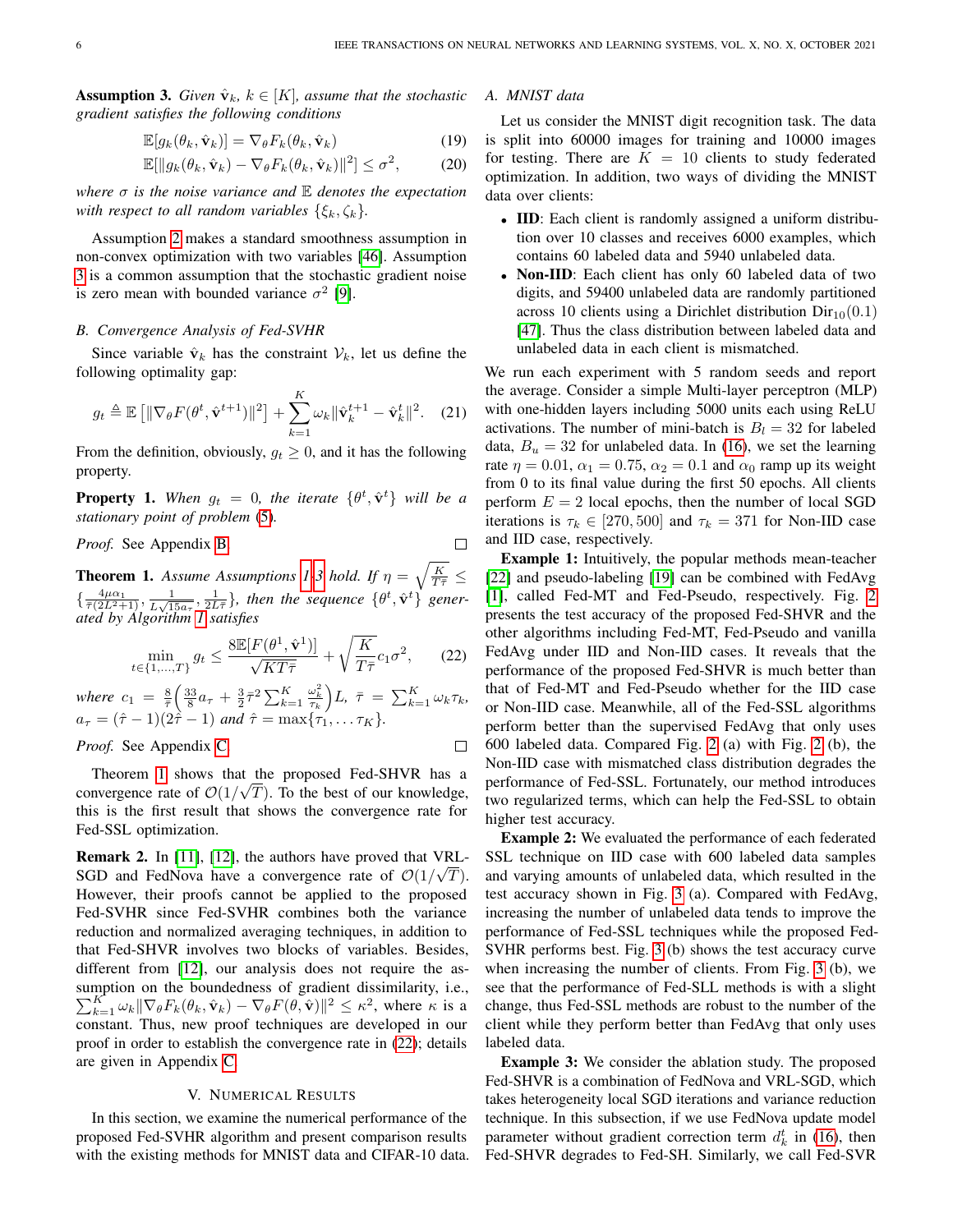<span id="page-6-0"></span>

Fig. 2. Test accuracy curves of the proposed Fed-SVHR and the baseline on IID & Non-IID cases when varying the number of communication rounds.



Fig. 3. The test accuracy curves of the proposed Fed-SVHR and the baseline on IID case when varying the number of unlabeled data and clients.



Fig. 4. Comparison of proposed algorithms Fed-SVHR, Fed-SH, Fed-SVR in terms of training loss and standard deviation on Non-IID case.

that only uses the variance reduction technique of VRL-SGD but makes heterogeneous local SGD iterations. When varying the communication round at the Non-IID setting, Fig. [4](#page-6-2) shows the training loss and standard deviation (std) curve. Here, at communication round t,  $\text{std}_t = \sqrt{\frac{\sum_{i=1}^5 (p_t^i - \bar{p}_t)^2}{5}}$  where  $p_t^i$  is the prediction accuracy of the global model for  $i$ -th experiment, and  $\bar{p}_t = \frac{1}{5} \sum_{i=1}^5 p_t^i$ . From Fig. [4](#page-6-2) (a), it shows that Fed-SHVR reaches the smallest training loss. Fig. [4](#page-6-2) (b) reveals that the Fed-SSL with variance reduction technique can reduce the variance among workers while Fed-SHVR has the smallest variance.

<span id="page-6-3"></span>TEST ACCURACY OF THE PROPOSED FED-SHVR BY USING DIFFERENT PARAMETERS  $\alpha_1$  AND  $\alpha_2$  ON IID CASE & NON-IID CASE.

<span id="page-6-2"></span><span id="page-6-1"></span>TABLE I

|                                                    |                                      |                | IID                           |                 | $Non-IID$ |  |
|----------------------------------------------------|--------------------------------------|----------------|-------------------------------|-----------------|-----------|--|
| Communication round                                |                                      |                | $T = 1 T = 100 T = 1 T = 100$ |                 |           |  |
| FedAvg with 600 labeled data                       |                                      | $158.5\%$ 88\% |                               | 37.8%           | 87.5%     |  |
| FedAvg with 60000 labeled data $94.4\%$   $98.5\%$ |                                      |                |                               | 94.3%           | 98.4%     |  |
| Fed                                                | $\alpha_1 = \alpha_2 = 0$            | 81.4% 92.5%    |                               | 34.7%           | 92.4%     |  |
|                                                    | $\alpha_1 = 0.75, \alpha_2 = 0$      | $83.5\%$ 92.7% |                               | 74.4 % $92.7\%$ |           |  |
|                                                    | -SHVR $\alpha_1 = 0, \alpha_2 = 0.1$ | 83.1% 95.2%    |                               | $72.9\%$        | 195.4%    |  |
|                                                    | $\alpha_1 = 0.75, \alpha_2 = 0.1$    | 83.6% 96.6%    |                               | 82.2%           | 95.5%     |  |

Example 4: We discuss the effectiveness of the two regularization terms in [\(6\)](#page-3-1) and [\(9\)](#page-3-5). If  $\alpha_1 = \alpha_2 = 0$ , it means

that the local cost function of each client does not have any regularization, which is similar to the loss function [\(1a\)](#page-2-0) for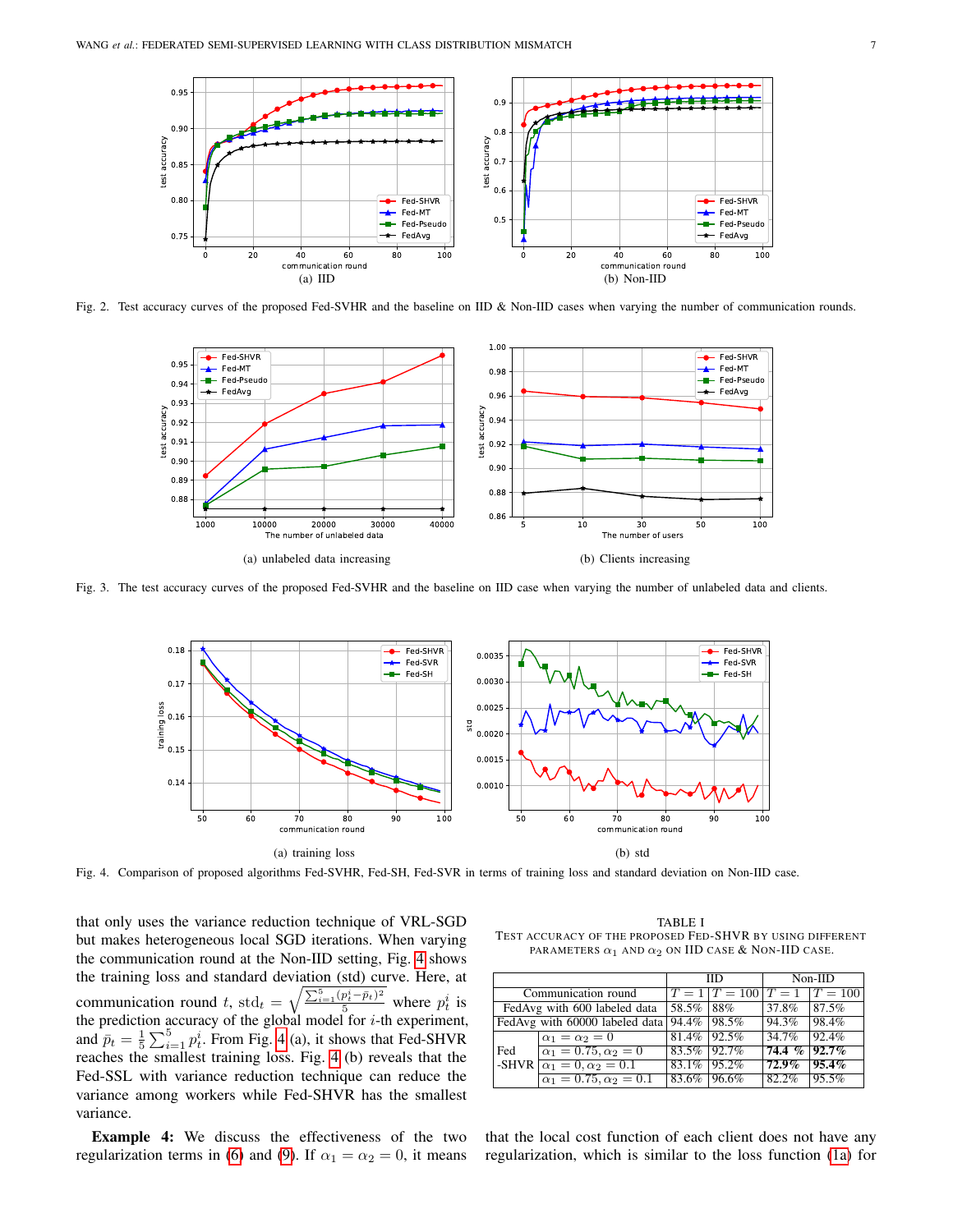

Fig. 5. The 2D visualization of solutions obtained using Fed-SHVR with different weight coefficients  $\alpha_2$  for the model regularization term. Note that the center of each plot corresponds to the minimizer, and the two axes parameterize two random directions in [\(23\)](#page-7-0).

the centralized pseudo label prediction problem. If  $\alpha_1 = 0.75$ and  $\alpha_2 = 0$ , it means the local cost function only uses the regularizer for the pseudo label. If  $\alpha_1 = 0$  and  $\alpha_2 = 0.1$ , it means the objective function only has the regularizer for the model output. If  $\alpha_1 = 0.75$  and  $\alpha_2 = 0.1$ , it means the objective function has two regularization terms. Table [I](#page-6-3) shows the test accuracy of the proposed Fed-SHVR method with different weight coefficients for the two regularization terms in [\(5a\)](#page-2-0). Compared with FedAvg that only uses labeled data, the proposed Fed-SHVR performs better whenever we use the two regularization terms, which implies that the unlabeled data can improve the performance. For the Non-IID case, Fed-SHVR with  $\alpha_1 = 0.75$  performs much better than that with  $\alpha_1 = 0$  at the first communication round  $T = 1$ . It reveals that the regularizer  $r_1(\hat{\mathbf{v}}_k)$  can speed up the convergence at early training iterations, especially, when the class distribution between labeled data and unlabeled data is mismatched. Table [I](#page-6-3) also shows that the model regularizer  $r_2(\theta)$  helps us to improve the final accuracy at communication round  $T = 100$ . In other words, the confidence penalty  $r_2(\theta)$  leads to smoother output distributions, which results in better generalization. Moreover, we explore how regularizer affects the loss landscapes on generalization [\[48\]](#page-13-43). Fig. [5](#page-7-1) plots a function of the form

$$
Q(\beta_1, \beta_2) = F(\theta^{100} + \beta_1 \delta_1 + \beta_2 \delta_2, \hat{\mathbf{v}}^{100})
$$
 (23)

in the 2D surface, where  $F(\cdot, \cdot)$  is defined in [\(5a\)](#page-2-0),  $\delta_1$  and  $\delta_2$ are two direction vectors,  $(\theta^{100}, \hat{\mathbf{v}}^{100})$  is model parameter and pseudo label at communication round  $T = 100$ . From Fig. [5,](#page-7-1) we observe that the loss function with  $r_2(\theta)$  in [\(5a\)](#page-2-0) has a smooth landscape that produces the minimizers generalize better.

#### *B. CIFAR-10*

We run experiments using CIFAR-10 benchmark, which contains 32x32 pixel RGB images belonging to 10 output classes ("airline","frog", "automobile", "bird", "cat", "dog","deer", "horse", "ship", "trunk"). CIFAR-10 consists of 50000 training samples and 10000 test samples. In our experiments, we consider FL setting with 40 clients. In each client, we construct

<span id="page-7-1"></span>the labeled data with 100 images, but these images only have 6-classes (such as, bird, cat, deer, dog, trunk, ship). Note that another client may have different 6 classes (such as, frog, horse, airline, automobile, bird, cat). Thus, the total number of labeled data is 4000 but the labeled data for the clients may have a different distribution. Let the total number of unlabeled data be 20000, which is randomly partitioned across 40 clients using a Dirichlet distribution  $Dir_{40}(0.025)$ . Thus the amount of the unlabeled data in each client may be different.

Similar to [\[27\]](#page-13-23), we vary the ratio of unlabeled images from 6-classes to modulate class distribution mismatch in each client. For example, when the extent of labeled/ unlabeled class mismatch ratio is 1, all unlabeled data comes from the other 4-classes while the extent is 0.5 means half of the unlabeled data comes from classes 6-classes and the others come from 4-classes.

All the methods in the comparison use a similar 13-layer ConvNet (CNN13) architecture with the same initial value. CNN13 model is popularly used in SSL [\[21\]](#page-13-17)–[\[23\]](#page-13-19). The number of mini-batch is  $B_l = 32$  for labeled data,  $B_u = 32$  for unlabeled data. We set the learning rate  $\eta = 0.01$ , regularity coefficients  $\alpha_1 = 0.75$  and  $\alpha_2 = 0.1$ . All clients perform  $E = 2$  local epochs but the number of local SGD iterations  $\tau_k$  is varying from 40 to 90 in our simulation.

<span id="page-7-0"></span>Fig. [6](#page-8-3) (a) shows the test accuracy with 1000 communication round of the proposed Fed-SVHR and the other federated semi-supervised methods, such as Fed-MT and Fed-Pseudo. Interestingly, it implies that the test accuracy of the proposed Fed-SVHR is raising with increasing the mismatch ratio. When the mismatch ratio is equal to 1, which means the distribution of labeled data is different from that of unlabeled data for each client. Reference [\[27\]](#page-13-23) has shown the performance of centralized SSL method decreases significantly as class mismatches between labeled and unlabeled data increase. However, the proposed semi-supervised method under federated setting does perform better than Fed-SL with the increasing of class mismatches, and one possible reason is that Fed-SVHR and Fed-MT can use other client's information to improve the test accuracy. Comparing Fed-SVHR with Fed-Pseudo, the proposed Fed-SVHR uses two regularization terms to eliminate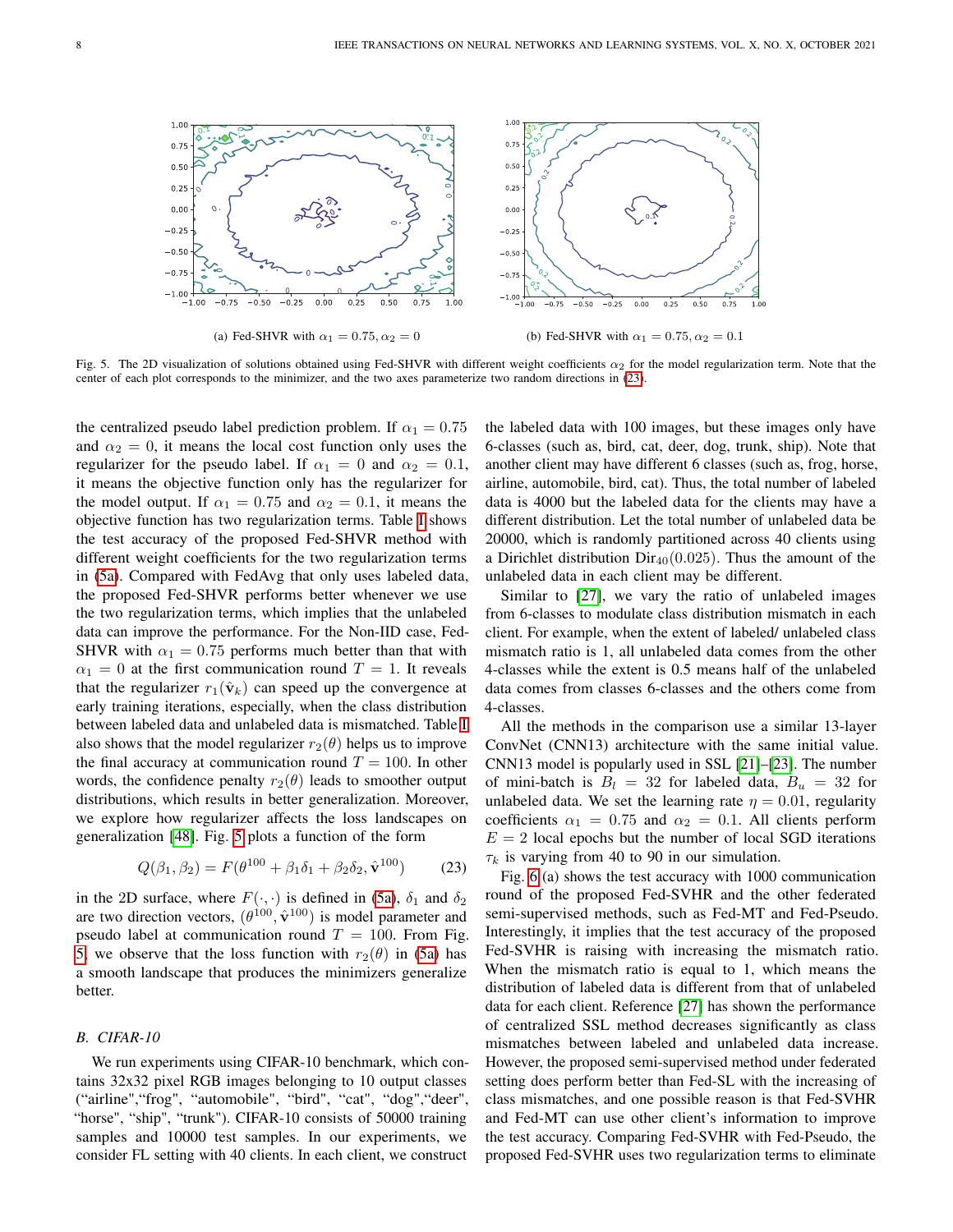

Fig. 6. (a): The test accuracy curves of the proposed Fed-SVHR when varying the mismatch ratio; (b): Comparison of proposed algorithms Fed-SVHR and Fed-Pseudo, Fed-MT in terms of communication round.

the risk of class distribution mismatch. Fig. [6](#page-8-3) (b) presents the required number of communication rounds versus the achieved test accuracy. When one wants to achieve the test accuracy with 0.76, the Fed-SSL methods save around 200 communication rounds compared with FedAvg. In addition, the proposed Fed-SVHR uses the smallest number of communication rounds, and thus it's the most communication efficient method.

#### VI. CONCLUSION

<span id="page-8-0"></span>We have proposed a novel Fed-SSL algorithm for fully utilizing both labeled and unlabeled data in a heterogeneous FL setting, where the clients may have a small amount of labeled data and a large number of unlabeled data. To overcome the challenges caused by non-i.i.d. data distribution and class distribution mismatch, we have introduced two regularization terms in [\(5\)](#page-2-5) and developed the new Fed-SSL algorithm (Algorithm [1\)](#page-4-1), which adopts the variance reduction and normalized averaging techniques. We have proved that the proposed algorithm has a convergence rate of  $\mathcal{O}(1/\sqrt{T})$ , where  $T$  is the number of communication rounds. Numerical experiments have shown that the proposed algorithm greatly outperforms exiting Fed-SSL baselines and exhibits robust classification performance in scenarios with non-i.i.d. data and class distribution mismatch.

# <span id="page-8-1"></span>APPENDIX A PROOF OF LEMMA [1](#page-3-4)

The Lagrangian function of [\(7\)](#page-3-3) is given by

 $\ddot{\phantom{a}}$ 

$$
L(\hat{\mathbf{v}}_k, \lambda) = -\frac{\alpha_0}{M_k} \sum_{i=1}^{M_k} \langle \hat{v}_{k,i}, \log (f_{\theta}(u_{k,i})) \rangle
$$
  
+ 
$$
\frac{\alpha_1}{M_k} \sum_{i=1}^{M_k} \text{KL}(\hat{v}_{k,i}, \mathbf{u}) + \sum_{i=1}^{M_k} \lambda_i (e^{\top} \hat{v}_{k,i} - 1). \quad (24)
$$

The optimal solution should satisfy the following condition

$$
\nabla_{\hat{v}_{k,i}} L(\hat{\mathbf{v}}_k, \lambda) = 0 \tag{25}
$$

$$
e^{\top} \hat{v}_{k,i} - 1 = 0, \hat{v}_{k,i} \ge 0. \tag{26}
$$

Substituting [\(24\)](#page-8-4) into [\(25\)](#page-8-5), it can be rewritten as

<span id="page-8-3"></span>
$$
-\frac{\alpha_0}{M_k}\log\left(f_{\theta}(u_{k,i})\right)+\frac{\alpha_1}{M_k}\nabla_{\hat{v}_{k,i}}\text{KL}(\hat{v}_{k,i},\mathbf{u})+\lambda_i e=0.
$$

Then, we get

$$
\nabla_{\hat{v}_{k,i}} r_1(\hat{v}_{k,i}) = \left[ \log \left( \frac{[\hat{v}_{k,i}]_1}{1/C} \right) + 1, \ldots, \log \left( \frac{[\hat{v}_{k,i}]_C}{1/C} \right) + 1 \right]^T,
$$

where  $[\hat{v}_{k,i}]_j, j = 1, \ldots, C$ , denote the value of class j. Combing the above two equations, for any  $j$ , we obtain

$$
-\alpha_0 \log \left( [f_\theta(u_{k,i})]_j \right) + \alpha_1 \left( \log \left( \frac{[\hat{v}_{k,i}]_j}{1/C} \right) + 1 \right) + M_k \lambda_i = 0.
$$

Thus,

<span id="page-8-7"></span>
$$
[\hat{v}_{k,i}]_j = \frac{1}{C} [f_\theta(u_{k,i})]_j^{\frac{\alpha_0}{\alpha_1}} \exp^{\frac{-M_k \lambda_i}{\alpha_1 - 1}}.
$$
 (27)

Using condition [\(26\)](#page-8-6), we have

$$
e^{\top} \hat{v}_{k,i} = \sum_{j=1}^{C} \frac{1}{C} [f_{\theta}(u_{k,i})]_j^{\frac{\alpha_0}{\alpha_1}} \exp^{\frac{-M_k \lambda_i}{\alpha_1 - 1}} = 1, \quad (28)
$$

which gives  $\exp^{-\frac{M_k \lambda_i}{\alpha_1 - 1}} = \frac{1}{C} \sum_{j=1}^{C} [f_\theta(u_{k,i})]_j^{\frac{\alpha_0}{\alpha_1}}$ . Substituting it into [\(27\)](#page-8-7), we obtain the final result.

# <span id="page-8-8"></span><span id="page-8-2"></span>APPENDIX B THE PROOF OF PROPERTY [1](#page-5-4)

If  $q_t = 0$ , according to [\(21\)](#page-5-5), we have

<span id="page-8-9"></span>
$$
\nabla_{\theta} F(\theta^t, \hat{\mathbf{v}}^t) = 0, \ \hat{\mathbf{v}}_k^{t+1} - \hat{\mathbf{v}}_k^t = 0. \tag{29}
$$

Since  $v_k^{t+1}$  is the optimal solution of  $F_k(\theta^t, \hat{\mathbf{v}})$  in [\(7\)](#page-3-3). From the first order optimality condition, we get

$$
\langle \nabla_{\hat{\mathbf{v}}_k} F_k(\theta^t, \hat{\mathbf{v}}_k^{t+1}), \hat{\mathbf{v}}_k - \hat{\mathbf{v}}_k^{t+1} \rangle \ge 0, \text{ for } \forall \hat{\mathbf{v}}_k \in \mathcal{V}_k. \quad (30)
$$

<span id="page-8-4"></span>Combing [\(29\)](#page-8-8) and [\(30\)](#page-8-9), for  $\forall \theta, \hat{\mathbf{v}}_k \in \mathcal{V}_k$  we have

<span id="page-8-5"></span>
$$
\langle \nabla_{\theta} F(\theta^t, \hat{\mathbf{v}}^t), \theta - \theta^t \rangle + \sum_{k=1}^K \langle \nabla_{\hat{\mathbf{v}}_k} F_k(\theta^t, \hat{\mathbf{v}}_k^t), \hat{\mathbf{v}}_k - \hat{\mathbf{v}}_k^t \rangle \ge 0.
$$

<span id="page-8-6"></span>It shows that  $\{\theta^t, \hat{\mathbf{v}}^t\}$  is a stationary point to [\(5\)](#page-2-5).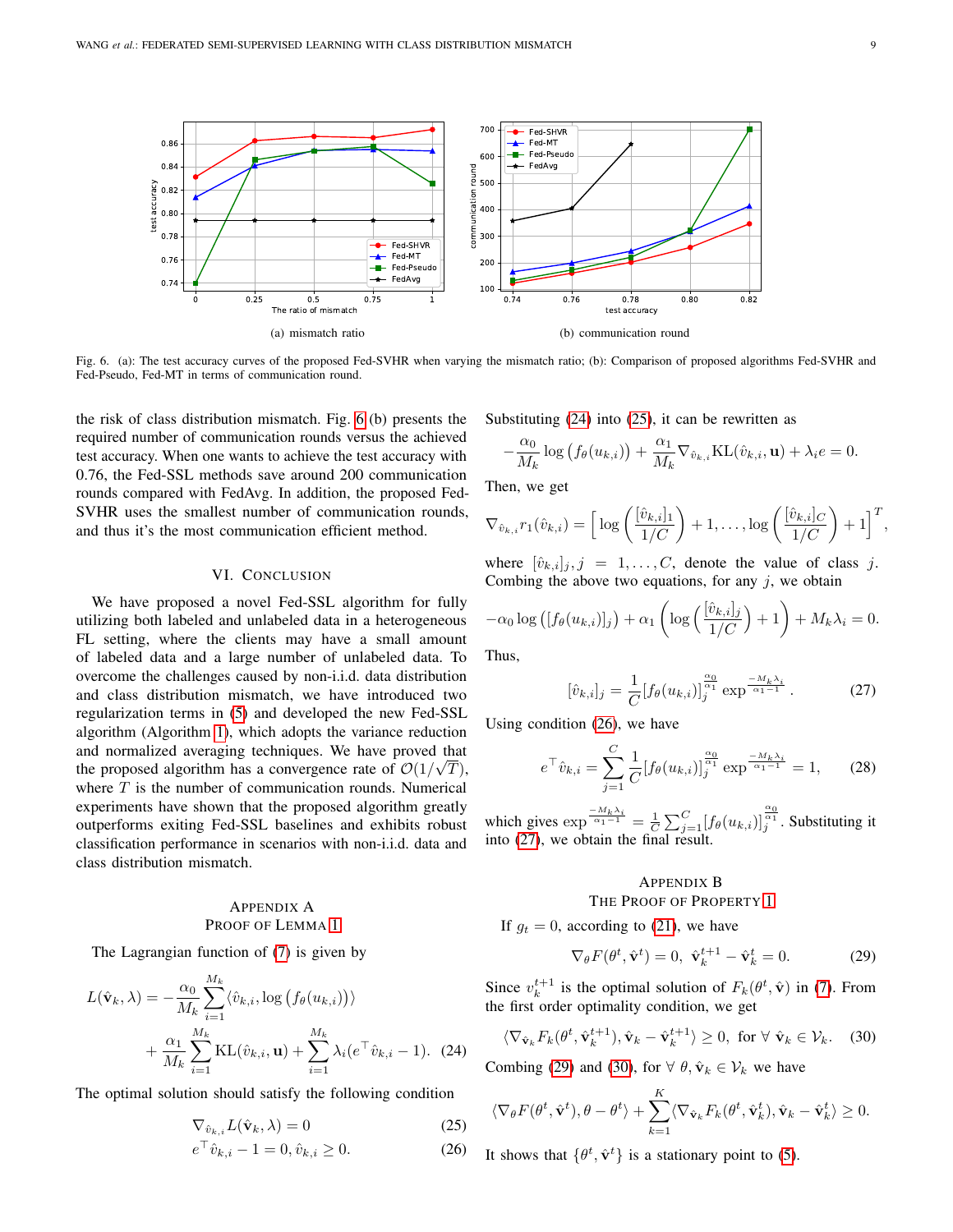<span id="page-9-0"></span>APPENDIX C THE PROOF OF THEOREM [1](#page-5-2)

# *A. Some Auxiliary Lemmas*

Next, we show two important lemmas about the descent of the objective with respect to  $\theta$  and  $\hat{\mathbf{v}}$ , respectively.

For the ease of presentation, let us define the following auxiliary variables

$$
\begin{aligned} \Xi^t &:= \sum_{k=1}^K \frac{\omega_k}{\tau_k} \sum_{q=1}^{\tau_k} \mathbb{E}\big[ \|\theta^t - \theta_k^{t,q-1}\|^2 \big], \\ \Pi^t &:= \sum_{k=1}^K \frac{\omega_k}{\tau_k} \sum_{q=1}^{\tau_k} \mathbb{E}\big[ \|\theta^t - \theta_k^{t-1,q-1}\|^2 \big]. \end{aligned}
$$

<span id="page-9-5"></span>Lemma 2. *Under Assumptions [2-](#page-4-9)[3,](#page-5-1) we have*

$$
\Pi^{t+1} \le 4(1 + \eta^2 L^2 \bar{\tau}^2) \Xi^t + 4\eta^2 \bar{\tau}^2 \sigma^2 \sum_{k=1}^K \frac{\omega_k^2}{\tau_k} + 4\eta^2 \bar{\tau}^2 \mathbb{E} [\|\nabla_{\theta} F(\theta^t, \hat{\mathbf{v}}^{t+1})\|^2].
$$
 (31)

*Proof.* Substituting [\(16\)](#page-4-2) into [\(14\)](#page-4-5), we show the relation between the iterates  $\{\theta^t\}$  as follows

$$
\theta^{t+1} = \theta^t - \eta \bar{\tau} \sum_{k=1}^K \frac{\omega_k}{\tau_k} \sum_{q=1}^{\tau_k} \left( g_k(\theta_k^{t,q-1}, \hat{\mathbf{v}}_k^{t+1}) + d_k^t \right)
$$
  
= 
$$
\theta^t - \eta \bar{\tau} \sum_{k=1}^K \frac{\omega_k}{\tau_k} \sum_{q=1}^{\tau_k} g_k(\theta_k^{t,q-1}, \hat{\mathbf{v}}_k^{t+1}),
$$
(32)

where the last equality dues to [\(11\)](#page-4-6). Using [\(32\)](#page-9-1), we obtain

$$
\theta^{t+1} - \theta_k^{t,q-1}
$$
\n
$$
= \theta^t - \eta \bar{\tau} \sum_{l=1}^K \frac{\omega_l}{\tau_l} \sum_{q=1}^{\tau_l} g_l(\theta_l^{t,q-1}, \hat{\mathbf{v}}_l^{t+1}) - \theta_k^{t,q-1}
$$
\n
$$
= \theta^t - \theta_k^{t,q-1} - \eta \bar{\tau} \sum_{k=1}^K \omega_k \nabla_{\theta} F_k(\theta^t, \hat{\mathbf{v}}_k^{t+1})
$$
\n
$$
- \eta \bar{\tau} \sum_{k=1}^K \frac{\omega_k}{\tau_k} \sum_{q=1}^{\tau_k} \left( g_k(\theta_k^{t,q-1}, \hat{\mathbf{v}}_k^{t+1}) - \nabla_{\theta} F_k(\theta_k^{t,q-1}, \hat{\mathbf{v}}_k^{t+1}) \right)
$$
\n
$$
- \eta \bar{\tau} \sum_{k=1}^K \frac{\omega_k}{\tau_k} \sum_{q=1}^{\tau_k} \left( \nabla_{\theta} F_k(\theta_k^{t,q-1}, \hat{\mathbf{v}}_k^{t+1}) - \nabla_{\theta} F_k(\theta^t, \hat{\mathbf{v}}_k^{t+1}) \right)
$$

Then, using Cauchy-Schwarz inequality and Assumptions [2-](#page-4-9)[3,](#page-5-1) we get

$$
\mathbb{E}[\|\theta^{t+1} - \theta_k^{t,q-1}\|^2] \n\leq 4\mathbb{E}[\|\theta^t - \theta_k^{t,q-1}\|^2] + 4\eta^2 \bar{\tau}^2 \mathbb{E}[\|\nabla_{\theta} F(\theta^t, \hat{\mathbf{v}}^{t+1})\|^2] \n+ 4\eta^2 L^2 \bar{\tau}^2 \sum_{k=1}^K \frac{\omega_k}{\tau_k} \sum_{q=1}^T \mathbb{E}[\|\theta^t - \theta_k^{t,q-1}\|^2] + 4\eta^2 \bar{\tau}^2 \sigma^2 \sum_{k=1}^K \frac{\omega_k^2}{\tau_k}
$$

According to the definition of  $\Pi^{t+1}$  and  $\Xi^t$ , we obtain the final result.  $\Box$  <span id="page-9-7"></span>**Lemma 3.** *Under Assumptions* [2](#page-4-9)[-3,](#page-5-1) *if*  $\eta \leq \frac{1}{L\sqrt{11a_{\tau}}},$  *where*  $a_{\tau} = (\hat{\tau} - 1)(2\hat{\tau} - 1)$  *and*  $\hat{\tau} = \max\{\tau_1, \ldots \tau_K\}$ *, we have* 

$$
\Xi^{t} \leq \frac{1}{8} \Pi^{t} + \frac{11}{8} \eta^{2} a_{\tau} \mathbb{E} \Big[ \| \nabla_{\theta} F(\theta^{t}, \hat{\mathbf{v}}^{t+1}) \|^{2} \Big] \n+ \frac{11}{8} \eta^{2} L^{2} a_{\tau} \sum_{k=1}^{K} \omega_{k} \| \hat{\mathbf{v}}^{t+1}_{k} - \hat{\mathbf{v}}^{t}_{k} \|^{2} + \frac{33}{8} \eta^{2} \sigma^{2} a_{\tau}.
$$
\n(33)

*Proof.* Summing up all  $\theta_k^{t,s}$  from 0 to  $q-1$  for [\(16\)](#page-4-2), we obtain

<span id="page-9-6"></span><span id="page-9-3"></span>
$$
\theta_k^{t,q-1} = \theta^{t,0} - \eta \sum_{s=1}^{q-1} (g_k(\theta_k^{t,s-1}, \hat{\mathbf{v}}_k^{t+1}) + d_k^t),
$$

and  $\theta^{t,0} = \theta^t$ , then it implies

$$
\mathbb{E}[\|\theta^t - \theta_k^{t,q-1}\|^2] = \eta^2 \mathbb{E}\Big[\Big\|\sum_{s=1}^{q-1} \Big(g_k(\theta_k^{t,s-1}, \hat{\mathbf{v}}_k^{t+1}) + d_k^t\Big)\Big\|^2\Big]
$$
\n(34)

Recalling the definition of  $d_k^t$  in [\(12\)](#page-4-7), we know

$$
d_k^t = \sum_{l=1}^K \omega_l \sum_{q'=1}^{\tau_l} \frac{1}{\tau_l} g_l(\theta_l^{t-1,q'-1}, \hat{\mathbf{v}}_l^t) - \sum_{q'=1}^{\tau_k} \frac{1}{\tau_k} g_k(\theta_k^{t-1,q'-1}, \hat{\mathbf{v}}_k^t)
$$

Thus

<span id="page-9-1"></span>
$$
g_k(\theta_k^{t,s-1}, \hat{\mathbf{v}}_k^{t+1}) + d_k^t
$$
  
\n
$$
= g_k(\theta_k^{t,s-1}, \hat{\mathbf{v}}_k^{t+1}) - \nabla_{\theta} F_k(\theta_k^{t,s-1}, \hat{\mathbf{v}}_k^{t+1})
$$
  
\n
$$
+ \nabla_{\theta} F_k(\theta_k^{t,s-1}, \hat{\mathbf{v}}_k^{t+1}) - \nabla_{\theta} F_k(\theta^t, \hat{\mathbf{v}}_k^{t+1})
$$
  
\n
$$
+ \sum_{l=1}^K \omega_l \sum_{q'=1}^{r_l} \frac{1}{\tau_l} \Big( g_l(\theta_l^{t-1,q'-1}, \hat{\mathbf{v}}_l^{t}) - \nabla_{\theta} F_l(\theta_l^{t-1,q'-1}, \hat{\mathbf{v}}_l^{t}) \Big)
$$
  
\n
$$
- \sum_{q'=1}^{r_k} \frac{1}{\tau_k} \Big( g_k(\theta_k^{t-1,q'-1}, \hat{\mathbf{v}}_k^{t}) - \nabla_{\theta} F_k(\theta_k^{t-1,q'-1}, \hat{\mathbf{v}}_k^{t}) \Big)
$$
  
\n
$$
+ \nabla_{\theta} F(\theta^t, \hat{\mathbf{v}}^{t+1}) + \mathbf{B}_1, \tag{35}
$$

where

<span id="page-9-4"></span>.

<span id="page-9-2"></span>
$$
\mathbf{B}_1 := \sum_{l=1}^K \omega_l \sum_{q'=1}^{\tau_l} \frac{1}{\tau_l} \nabla_{\theta} F_l(\theta_l^{t-1,q'-1}, \hat{\mathbf{v}}_l^t) - \nabla_{\theta} F(\theta^t, \hat{\mathbf{v}}^{t+1})
$$

$$
- \sum_{q'=1}^{\tau_k} \frac{1}{\tau_k} \nabla_{\theta} F_k(\theta_k^{t-1,q'-1}, \hat{\mathbf{v}}_k^t) + \nabla_{\theta} F_k(\theta^t, \hat{\mathbf{v}}_k^{t+1}).
$$

Substituting [\(35\)](#page-9-2) into [\(34\)](#page-9-3) and using Cauchy-Schwarz inequality give rise to

$$
\mathbb{E}\Big[\Big\|\sum_{s=1}^{q-1} \Big(g_k(\theta_k^{t,s-1}, \hat{\mathbf{v}}_k^{t+1}) + d_k^t\Big)\Big\|^2\Big] \n\leq 6(q-1)\sum_{s=1}^{q-1} \mathbb{E}\Big[\|g_k(\theta_k^{t,s-1}, \hat{\mathbf{v}}_k^{t+1}) - \nabla_{\theta} F_k(\theta_k^{t,s-1}, \hat{\mathbf{v}}_k^{t+1})\|^2 \n+ \|\nabla_{\theta} F_k(\theta_k^{t,s-1}, \hat{\mathbf{v}}_k^{t+1}) - \nabla_{\theta} F_k(\theta^t, \hat{\mathbf{v}}_k^{t+1})\|^2 \n+ \Big\|\sum_{l=1}^K \omega_l \sum_{q'=1}^{r_l} \frac{1}{\tau_l} \Big(g_l(\theta_l^{t-1,q'-1}, \hat{\mathbf{v}}_l^t) - \nabla_{\theta} F_l(\theta_l^{t-1,q'-1}, \hat{\mathbf{v}}_l^t)\Big)\Big\|^2 \n+ \Big\|\sum_{q'=1}^{r_k} \frac{1}{\tau_k} \Big(g_k(\theta_k^{t-1,q'-1}, \hat{\mathbf{v}}_k^t) - \nabla_{\theta} F_k(\theta_k^{t-1,q'-1}, \hat{\mathbf{v}}_k^t)\Big)\Big\|^2 \n+ \|\nabla_{\theta} F(\theta^t, \hat{\mathbf{v}}^{t+1})\|^2 + \|\mathbf{B}_1\|^2\Big].
$$
\n(36)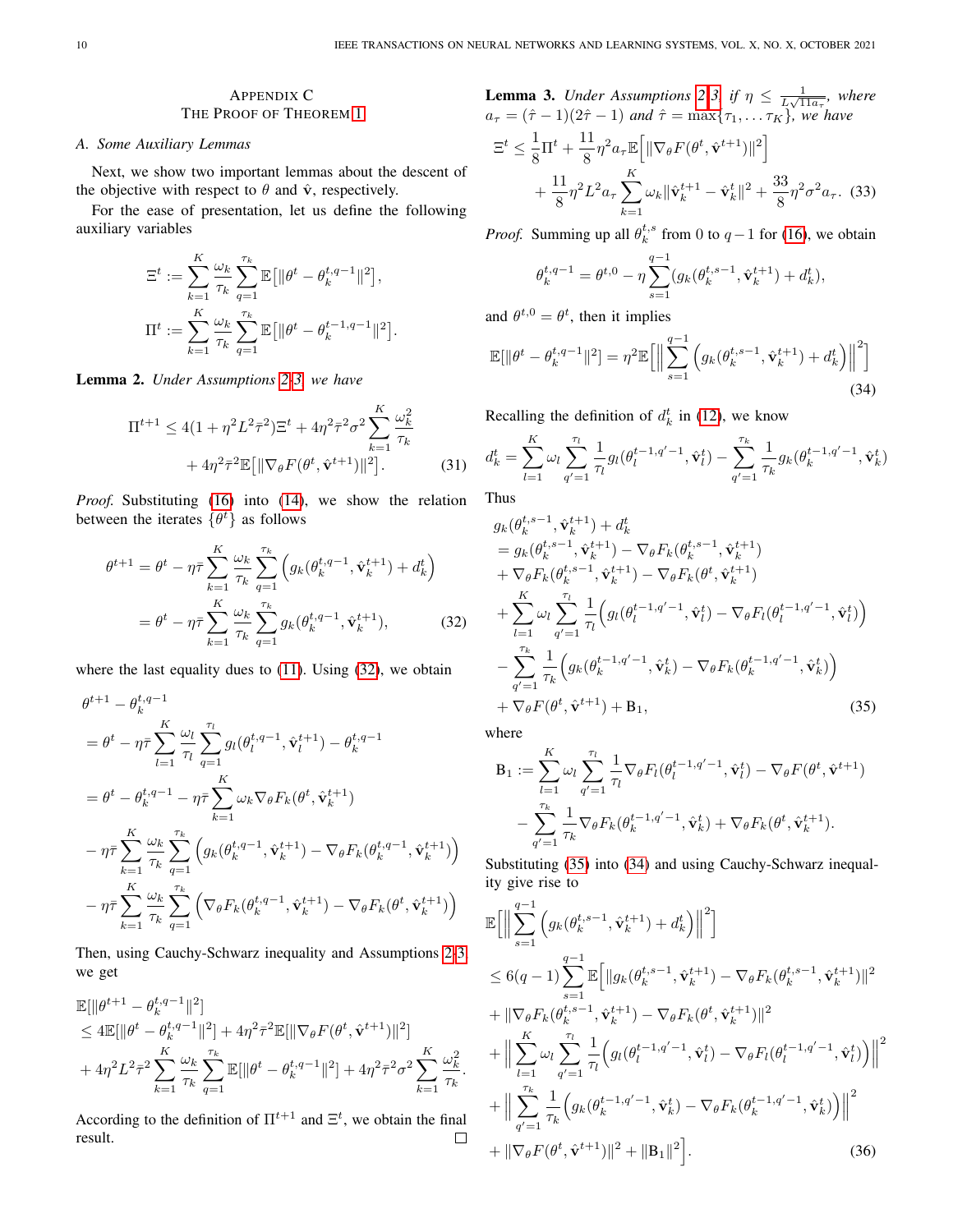Using the convexity of  $\|\cdot\|^2$ , we have

$$
\Big\| \sum_{l=1}^{K} \omega_l \sum_{q'=1}^{\tau_l} \frac{1}{\tau_l} \Big( g_l(\theta_l^{t-1,q'-1}, \hat{\mathbf{v}}_l^t) - \nabla_{\theta} F_l(\theta_l^{t-1,q'-1}, \hat{\mathbf{v}}_l^t) \Big) \Big\|^2 \leq \sum_{l=1}^{K} \omega_l \sum_{q'=1}^{\tau_l} \frac{1}{\tau_l} \Big\| g_l(\theta_l^{t-1,q'-1}, \hat{\mathbf{v}}_l^t) - \nabla_{\theta} F_l(\theta_l^{t-1,q'-1}, \hat{\mathbf{v}}_l^t) \Big\|^2.
$$

By a similar argument, one can obtain

$$
\Big\| \sum_{q'=1}^{\tau_k} \frac{1}{\tau_k} \Big( g_k(\theta_k^{t-1,q'-1}, \hat{\mathbf{v}}_k^t) - \nabla_{\theta} F_k(\theta_k^{t-1,q'-1}, \hat{\mathbf{v}}_k^t) \Big) \Big\|^2
$$
  

$$
\leq \sum_{q'=1}^{\tau_k} \frac{1}{\tau_k} \Big\| g_k(\theta_k^{t-1,q'-1}, \hat{\mathbf{v}}_k^t) - \nabla_{\theta} F_k(\theta_k^{t-1,q'-1}, \hat{\mathbf{v}}_k^t) \Big\|^2.
$$

Substituting the above two inequalities into [\(36\)](#page-9-4) and using Assumptions [2](#page-4-9)[-3,](#page-5-1) we have the following inequality

$$
\mathbb{E}[\|\theta^t - \theta_k^{t,q-1}\|^2]
$$
\n
$$
\leq 18\eta^2(q-1)^2\sigma^2 + 6\eta^2(q-1)L^2 \sum_{s=1}^{q-1} \mathbb{E}\left[\|\theta_k^{t,s-1} - \theta^t\|^2\right]
$$
\n
$$
+ 6\eta^2(q-1)^2 \mathbb{E}\left[\|\nabla_\theta F(\theta^t, \hat{\mathbf{v}}^{t+1})\|^2\right] + 6\eta^2(q-1)^2 \mathbb{E}[\|\mathbf{B}_1\|^2].
$$
\n(37)

Combining the definition of  $\Xi^t$  and [\(37\)](#page-10-0), we have

$$
\Xi^{t} \leq \eta^{2} \sum_{k=1}^{K} \frac{\omega_{k}}{\tau_{k}} \sum_{q=1}^{\tau_{k}} (q-1)^{2} \left[ 3\sigma^{2} + \mathbb{E}[\|\mathbf{B}_{1}\|^{2}] \right]
$$
  
+  $6\eta^{2} L^{2} \sum_{k=1}^{K} \frac{\omega_{k}}{\tau_{k}} \sum_{q=1}^{\tau_{k}} (q-1) \sum_{s=1}^{\tau_{k}} \mathbb{E} \left[ \|\theta_{k}^{t,s-1} - \theta^{t}\|^{2} \right]$   
+  $6\eta^{2} \sum_{k=1}^{K} \frac{\omega_{k}}{\tau_{k}} \sum_{q=1}^{\tau_{k}} (q-1)^{2} \mathbb{E} \left[ \|\nabla_{\theta} F(\theta^{t}, \hat{\mathbf{v}}^{t+1})\|^{2} \right].$  (38)

Note that

$$
\sum_{q=1}^{\tau_k} (q-1)^2 = \frac{\tau_k}{6} (\tau_k - 1)(2\tau_k - 1),
$$
  

$$
\sum_{q=1}^{\tau_k} (q-1) = \frac{\tau_k}{2} (\tau_k - 1).
$$

Then

$$
\Xi^{t} \leq \eta^{2} \sum_{k=1}^{K} \omega_{k} (\tau_{k} - 1)(2\tau_{k} - 1) \left[ 3\sigma^{2} + \mathbb{E}[\|\mathbf{B}_{1}\|^{2}] \right]
$$
  
+  $3\eta^{2} L^{2} \sum_{k=1}^{K} \omega_{k} (\tau_{k} - 1) \sum_{q=1}^{\tau_{k}} \mathbb{E} \left[ \|\theta_{k}^{t,q-1} - \theta^{t}\|^{2} \right]$   
+  $\eta^{2} \sum_{k=1}^{K} \omega_{k} (\tau_{k} - 1)(2\tau_{k} - 1) \mathbb{E} \left[ \|\nabla_{\theta} F(\theta^{t}, \hat{\mathbf{v}}^{t+1})\|^{2} \right].$  (39)

Let  $a_{\tau} = (\hat{\tau} - 1)(2\hat{\tau} - 1)$ , where  $\hat{\tau} = \max{\{\tau_1, \dots, \tau_K\}}$ , we know  $\tau_k - 1 \le \frac{a_\tau}{\tau_k}$  by  $\tau_k \ge 1$ . Since  $\sum_{k=1}^K \omega_k = 1$ , we have

<span id="page-10-2"></span>
$$
\Xi^{t} \leq \eta^{2} a_{\tau} \sum_{k=1}^{K} \omega_{k} \mathbb{E}[\|\mathbf{B}_{1}\|^{2}] + \eta^{2} a_{\tau} \mathbb{E}\Big[\|\nabla_{\theta} F(\theta^{t}, \hat{\mathbf{v}}^{t+1})\|^{2}\Big] + 3\eta^{2} L^{2} a_{\tau} \sum_{k=1}^{K} \frac{\omega_{k}}{\tau_{k}} \sum_{q=1}^{T_{k}} \mathbb{E}\Big[\|\theta_{k}^{t,q-1} - \theta^{t}\|^{2}\Big] + 3\eta^{2} a_{\tau} \sigma^{2}.
$$
\n(40)

According to the definition of  $B_1$ , we get

$$
\sum_{k=1}^{K} \omega_{k} \mathbb{E}[\|\mathbf{B}_{1}\|^{2}] \n= \sum_{k=1}^{K} \omega_{k} \mathbb{E} [\|\nabla_{\theta} F_{k}(\theta^{t}, \hat{\mathbf{v}}_{k}^{t+1}) - \sum_{q'=1}^{\tau_{k}} \frac{1}{\tau_{k}} \nabla_{\theta} F_{k}(\theta_{k}^{t-1,q'-1}, \hat{\mathbf{v}}_{k}^{t})\|^{2}] \n+ \mathbb{E} \Big[\|\sum_{l=1}^{K} \omega_{l} \sum_{q'=1}^{\tau_{l}} \frac{1}{\tau_{k}} \nabla_{\theta} F_{l}(\theta_{l}^{t-1,q'-1}, \hat{\mathbf{v}}_{l}^{t}) - \nabla_{\theta} F(\theta^{t}, \hat{\mathbf{v}}^{t+1})\|^{2}\Big] \n+ 2 \mathbb{E} \Big\langle \sum_{l=1}^{K} \omega_{l} \sum_{q'=1}^{\tau_{l}} \frac{1}{\tau_{l}} \nabla_{\theta} F_{l}(\theta_{l}^{t-1,q'-1}, \hat{\mathbf{v}}_{l}^{t}) - \nabla_{\theta} F(\theta^{t}, \hat{\mathbf{v}}^{t+1}), \n\sum_{k=1}^{K} \omega_{k} \nabla_{\theta} F_{k}(\theta^{t}, \hat{\mathbf{v}}_{k}^{t+1}) - \sum_{k=1}^{K} \omega_{k} \sum_{q'=1}^{\tau_{k}} \frac{1}{\tau_{k}} \nabla_{\theta} F_{k}(\theta_{k}^{t-1,q'-1}, \hat{\mathbf{v}}_{k}^{t})\Big\rangle.
$$
\nSince  $\nabla_{\theta} F(\theta^{t}, \hat{\mathbf{v}}^{t+1}) = \sum_{k=1}^{K} \omega_{k} \nabla_{\theta} F_{k}(\theta^{t}, \hat{\mathbf{v}}_{k}^{t+1}),$  it implies\n
$$
\sum_{k=1}^{K} \omega_{k} \mathbb{E} [\|\mathbf{B}_{1}\|^{2}]
$$
\n
$$
= \sum_{k=1}^{K} \omega_{k} \mathbb{E} [\|\nabla_{\theta} F_{k}(\theta^{t}, \hat{\mathbf{v}}_{k}^{t+1}) - \sum_{q'=1}^{\tau_{k}} \frac{1}{\tau_{
$$

<span id="page-10-0"></span>Using the convexity of  $\|\cdot\|^2$  and a negative term in the right hand side of the above equality, we have

$$
\sum_{k=1}^{K} \omega_k \mathbb{E}[\|\mathbf{B}_1\|^2]
$$
\n
$$
\leq \sum_{k=1}^{K} \omega_k \sum_{q=1}^{\tau_k} \frac{1}{\tau_k} \mathbb{E} \Big[ \|\nabla_{\theta} F_k(\theta^t, \hat{\mathbf{v}}_k^{t+1}) - \nabla_{\theta} F_k(\theta_k^{t-1, q-1}, \hat{\mathbf{v}}_k^t) \|^2 \Big]
$$

Then, using [\(18\)](#page-4-11) in Assumption [2,](#page-4-9) we obtain

$$
\sum_{k=1}^{K} \omega_k \mathbb{E}[\|\mathbf{B}_1\|^2]
$$
\n
$$
\leq L^2 \sum_{k=1}^{K} \frac{\omega_k}{\tau_k} \sum_{q=1}^{\tau_k} \mathbb{E}[\|\theta^t - \theta_k^{t-1,q-1}\|^2 + \|\hat{\mathbf{v}}_k^{t+1} - \hat{\mathbf{v}}_k^t\|^2].
$$
\n(41)

<span id="page-10-1"></span>Substituting [\(41\)](#page-10-1) into [\(40\)](#page-10-2), Thus, we have

$$
\Xi^{t} \leq 3\eta^{2}\sigma^{2}a_{\tau} + 3\eta^{2}L^{2}a_{\tau}\Xi^{t} + \eta^{2}a_{\tau}\mathbb{E}\Big[\|\nabla_{\theta}F(\theta^{t}, \hat{\mathbf{v}}^{t+1})\|^{2}\Big] \n+ \eta^{2}L^{2}a_{\tau}\Pi^{t} + \eta^{2}L^{2}a_{\tau}\sum_{k=1}^{K}\omega_{k}\|\hat{\mathbf{v}}_{k}^{t+1} - \hat{\mathbf{v}}_{k}^{t}\|^{2}.
$$
\n(42)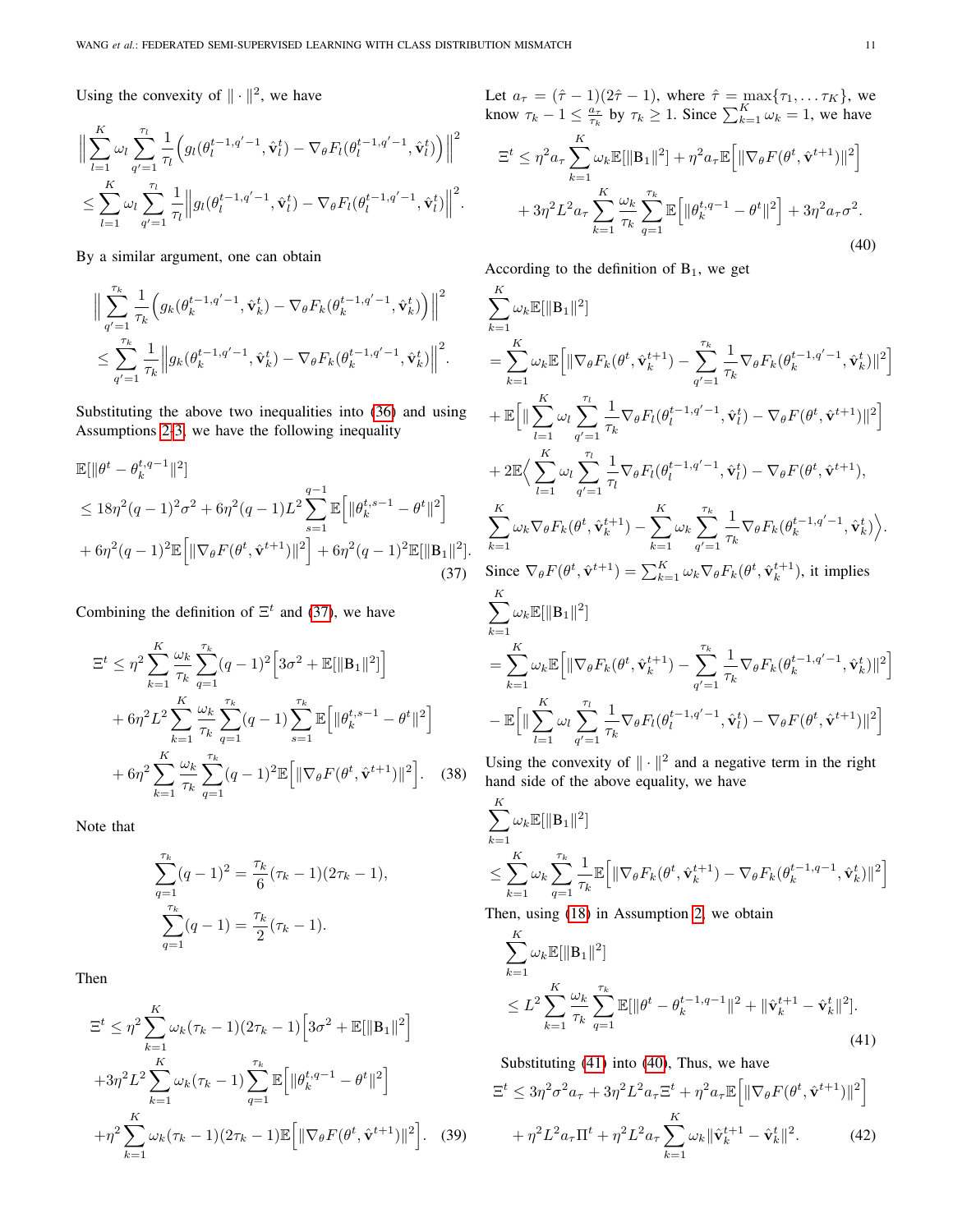Since  $\eta \leq \frac{1}{L\sqrt{11a_{\tau}}},$  it derives  $1 - 3\eta^2 L^2 a_{\tau} \geq \frac{8}{11}$  and  $\frac{\eta^2 L^2 a_{\tau}}{1 - 3\eta^2 L^2 a_{\tau}} \leq \frac{1}{8}$ . After rearranging, it gives the final result.

<span id="page-11-5"></span>**Lemma 4.** *Under* Assumptions [1-](#page-4-10)[3,](#page-5-1) if  $\eta \leq$  $\{\frac{4\mu\alpha_1}{\bar{\tau}+a_{\tau}L^2}, \frac{1}{L\sqrt{11a_{\tau}}}, \frac{1}{2L\bar{\tau}}\},$  we have

$$
\mathbb{E}[F(\theta^{t+1}, \hat{\mathbf{v}}^{t+1})] + \frac{L}{8}\Pi^{t+1}
$$
\n
$$
\leq \mathbb{E}[F(\theta^t, \hat{\mathbf{v}}^t)] + \frac{L}{8}\Pi^t + \left(\frac{33}{8}a_\tau + \frac{3}{2}\bar{\tau}^2 \sum_{k=1}^K \frac{\omega_k^2}{\tau_k}\right)\eta^2\sigma^2 L
$$
\n
$$
-\frac{\eta\bar{\tau}}{8}\mathbb{E}[\|\nabla_\theta F(\theta^t, \hat{\mathbf{v}}^{t+1})\|^2] - \frac{\eta\bar{\tau}}{8}\sum_{k=1}^K \omega_k \|\hat{\mathbf{v}}_k^t - \hat{\mathbf{v}}_k^{t+1}\|^2
$$
\n(43)

*Proof.* From Assumption [2,](#page-4-9) we take an expectation over samples to obtain

$$
\mathbb{E}[F(\theta^{t+1}, \hat{\mathbf{v}}^{t+1})] \leq \mathbb{E}[F(\theta^t, \hat{\mathbf{v}}^{t+1})] + \frac{L}{2} \underbrace{\mathbb{E}[\|\theta^{t+1} - \theta^t\|^2]}_{\mathbf{B}_2} + \underbrace{\mathbb{E}[\langle \nabla_{\theta} F(\theta^t, \hat{\mathbf{v}}^{t+1}), \theta^{t+1} - \theta^t \rangle]}_{\mathbf{B}_3}.
$$
 (44)

Next, we bound the term  $B_2$  and the term  $B_3$  in the right hand side of the inequality [\(44\)](#page-11-0). According to [\(32\)](#page-9-1) and [\(19\)](#page-5-6) in Assumption [3,](#page-5-1) we have

$$
B_3 = -\eta \bar{\tau} \mathbb{E}[\langle \nabla_{\theta} F(\theta^t, \hat{\mathbf{v}}^{t+1}), \sum_{k=1}^K \frac{\omega_k}{\tau_k} \sum_{q=1}^{\tau_k} \nabla_{\theta} F_k(\theta_k^{t,q-1}, \hat{\mathbf{v}}_k^{t+1}) \rangle] = -\frac{\eta \bar{\tau}}{2} \mathbb{E} \Big[ \|\nabla_{\theta} F(\theta^t, \hat{\mathbf{v}}^{t+1})\|^2 \Big] + \frac{\eta \bar{\tau}}{2} \mathbb{E} \Big[ \|\nabla_{\theta} F(\theta^t, \hat{\mathbf{v}}^{t+1}) \Big. - \sum_{k=1}^K \frac{\omega_k}{\tau_k} \sum_{q=1}^{\tau_k} \nabla_{\theta} F_k(\theta_k^{t,q-1}, \hat{\mathbf{v}}_k^{t+1}) \|^2 \Big] - \frac{\eta \bar{\tau}}{2} \mathbb{E} \Big[ \|\sum_{k=1}^K \frac{\omega_k}{\tau_k} \sum_{q=1}^{\tau_k} \nabla_{\theta} F_k(\theta_k^{t,q-1}, \hat{\mathbf{v}}_k^{t+1}) \|^2 \Big] \qquad (45)
$$

where the last equality based on the common equality  $-\langle a, b \rangle =$  $\frac{1}{2}[\|a-b\|^2 - \|a\|^2 - \|b\|^2]$ . Since

$$
\nabla_{\theta} F(\theta^t, \hat{\mathbf{v}}^{t+1}) = \sum_{k=1}^K \frac{\omega_k}{\tau_k} \sum_{q=1}^{\tau_k} \nabla_{\theta} F_k(\theta^t, \hat{\mathbf{v}}_k^{t+1}),
$$

we have

$$
\mathbb{E}\Big[\|\nabla_{\theta}F(\theta^t, \hat{\mathbf{v}}^{t+1}) - \sum_{k=1}^K \frac{\omega_k}{\tau_k} \sum_{q=1}^{\tau_k} \nabla_{\theta}F_k(\theta_k^{t,q-1}, \hat{\mathbf{v}}_k^{t+1})\|^2\Big]
$$
  

$$
\leq L^2 \sum_{k=1}^K \sum_{q=1}^{\tau_k} \frac{\omega_k}{\tau_k} \mathbb{E}[\|\theta^t - \theta_k^{t,q-1}\|^2] = L^2 \Xi^t,
$$
 (46)

where the inequality dues to the convexity of  $\|\cdot\|^2$  and Lsmooth assumption.

Substituting [\(46\)](#page-11-1) into [\(45\)](#page-11-2), we get

$$
\mathbf{B}_3 \leq -\frac{\eta \bar{\tau}}{2} \mathbb{E} \Big[ \|\nabla_{\theta} F(\theta^t, \hat{\mathbf{v}}^{t+1})\|^2 \Big] + \frac{\eta \bar{\tau}}{2} L^2 \Xi^t -\frac{\eta \bar{\tau}}{2} \mathbb{E} \Big[ \|\sum_{k=1}^K \frac{\omega_k}{\tau_k} \sum_{q=1}^{\tau_k} \nabla_{\theta} F_k(\theta_k^{t,q-1}, \hat{\mathbf{v}}_k^{t+1})\|^2 \Big].
$$
 (47)

Let us bound the third term  $B_2$  in the right hand side of inequality [\(44\)](#page-11-0). Using [\(32\)](#page-9-1), we have

$$
B_2 = \eta^2 \bar{\tau}^2 \mathbb{E} \Big[ \| \sum_{k=1}^K \frac{\omega_k}{\tau_k} \sum_{q=1}^{\tau_k} g_k(\theta_k^{t,q-1}, \hat{\mathbf{v}}_k^{t+1}) \|^2 \Big] \n\leq 2\eta^2 \bar{\tau}^2 \mathbb{E} \Big[ \| \sum_{k=1}^K \frac{\omega_k}{\tau_k} \sum_{q=1}^{\tau_k} (g_k(\theta_k^{t,q-1}, \hat{\mathbf{v}}_k^{t+1}) \n- \nabla_{\theta} F_k(\theta_k^{t,q-1}, \hat{\mathbf{v}}_k^{t+1}) ) \|^2 \Big] \n+ 2\eta^2 \bar{\tau}^2 \mathbb{E} \Big[ \| \sum_{k=1}^K \frac{\omega_k}{\tau_k} \sum_{q=1}^{\tau_k} \nabla_{\theta} F_k(\theta_k^{t,q-1}, \hat{\mathbf{v}}_k^{t+1}) \|^2 \Big] \tag{48}
$$

<span id="page-11-7"></span>where inequality dues to Cauchy-Schwarz inequality. Using  $(19)-(20)$  $(19)-(20)$  $(19)-(20)$  in Assumption  $(3)$ , we get

<span id="page-11-4"></span><span id="page-11-0"></span>
$$
B_2 \le 2\eta^2 \bar{\tau}^2 \sigma^2 \sum_{k=1}^K \frac{\omega_k^2}{\tau_k} + 2\eta^2 \bar{\tau}^2 \mathbb{E} \Big[ \| \sum_{k=1}^K \frac{\omega_k}{\tau_k} \sum_{q=1}^{\tau_k} \nabla_{\theta} F_k(\theta_k^{t,q-1}, \hat{\mathbf{v}}_k^{t+1}) \|^2 \Big]. \tag{49}
$$

Using [\(44\)](#page-11-0), [\(47\)](#page-11-3) and [\(49\)](#page-11-4), we derive

$$
\mathbb{E}[F(\theta^{t+1}, \hat{\mathbf{v}}^{t+1})]
$$
\n
$$
\leq \mathbb{E}[F(\theta^t, \hat{\mathbf{v}}^{t+1})] - \frac{\eta \bar{\tau}}{2} \mathbb{E}\Big[\|\nabla_{\theta} F(\theta^t, \hat{\mathbf{v}}^{t+1})\|^2\Big]
$$
\n
$$
-(\frac{\eta \bar{\tau}}{2} - \eta^2 L \bar{\tau}^2) \mathbb{E}\Big[\|\sum_{k=1}^K \frac{\omega_k}{\tau_k} \sum_{q=1}^{\tau_k} \nabla_{\theta} F_k(\theta_k^{t, q-1}, \hat{\mathbf{v}}_k^{t+1})\|^2\Big]
$$
\n
$$
+\frac{\eta \bar{\tau}}{2} L^2 \Xi^t + \eta^2 L \bar{\tau}^2 \sigma^2 \sum_{k=1}^K \frac{\omega_k^2}{\tau_k}
$$

<span id="page-11-2"></span>According to the condition  $\eta \leq \frac{1}{2L\bar{\tau}}$  in Lemma [4,](#page-11-5) we obtain

$$
\mathbb{E}[F(\theta^{t+1}, \hat{\mathbf{v}}^{t+1})] \leq \mathbb{E}[F(\theta^t, \hat{\mathbf{v}}^{t+1})] + \eta^2 L \bar{\tau}^2 \sigma^2 \sum_{k=1}^K \frac{\omega_k^2}{\tau_k} + \frac{\eta \bar{\tau}}{2} L^2 \Xi^t - \frac{\eta \bar{\tau}}{2} \mathbb{E}\Big[\|\nabla_{\theta} F(\theta^t, \hat{\mathbf{v}}^{t+1})\|^2\Big] \tag{50}
$$

Using Lemma [2,](#page-9-5) we have

<span id="page-11-1"></span>
$$
\mathbb{E}[F(\theta^{t+1}, \hat{\mathbf{v}}^{t+1})] + \frac{L}{8}\Pi^{t+1}
$$
\n
$$
\leq \mathbb{E}[F(\theta^t, \hat{\mathbf{v}}^{t+1})] - \left(\frac{\eta\bar{\tau}}{2} - \frac{L\eta^2}{2}\bar{\tau}^2\right)\mathbb{E}\left[\|\nabla_{\theta}F(\theta^t, \hat{\mathbf{v}}^{t+1})\|^2\right]
$$
\n
$$
+ \left(\frac{L}{2} + \frac{\eta^2 L^3}{2}\bar{\tau}^2 + \frac{\eta\bar{\tau}}{2}L^2\right)\Xi^t + \frac{3}{2}\eta^2 L\bar{\tau}^2\sigma^2 \sum_{k=1}^K \frac{\omega_k^2}{\tau_k} \tag{51}
$$

<span id="page-11-3"></span>Based on  $\eta \leq \frac{1}{2L\overline{\tau}}$ , it follows that

<span id="page-11-6"></span>
$$
\frac{\eta \bar{\tau}}{2} - \frac{L\eta^2}{2} \bar{\tau}^2 \ge \frac{\eta \bar{\tau}}{4}
$$

$$
\frac{L}{2} + \frac{\eta^2 L^3}{2} \bar{\tau}^2 + \frac{\eta \bar{\tau}}{2} L^2 \le L
$$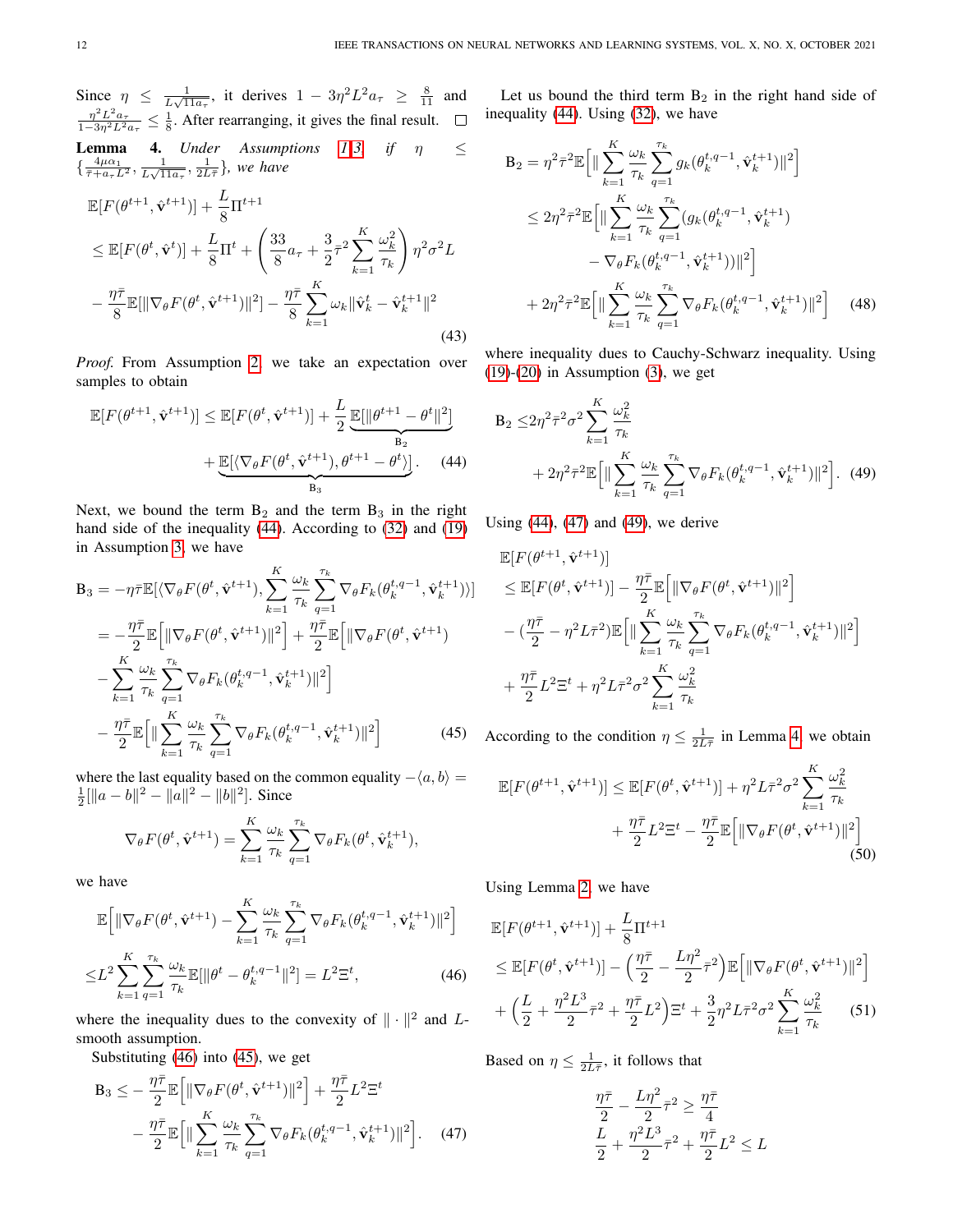Then [\(51\)](#page-11-6) is relaxed as

$$
\mathbb{E}[F(\theta^{t+1}, \hat{\mathbf{v}}^{t+1})] + \frac{L}{8}\Pi^{t+1} \n\leq \mathbb{E}[F(\theta^t, \hat{\mathbf{v}}^{t+1})] + L\Xi^t - \frac{\eta\bar{\tau}}{4}\mathbb{E}\Big[\|\nabla_{\theta}F(\theta^t, \hat{\mathbf{v}}^{t+1})\|^2\Big] \n+ \frac{3}{2}\eta^2 L\bar{\tau}^2 \sigma^2 \sum_{k=1}^K \frac{\omega_k^2}{\tau_k}.
$$
\n(52)

Substituting [\(33\)](#page-9-6) in Lemma [3](#page-9-7) into [\(52\)](#page-12-2), we get

$$
\mathbb{E}[F(\theta^{t+1}, \hat{\mathbf{v}}^{t+1})] + \frac{L}{8}\Pi^{t+1} \n\leq \mathbb{E}[F(\theta^t, \hat{\mathbf{v}}^{t+1})] + \frac{L}{8}\Pi^t + \frac{11\eta^2 L^3 a_\tau}{8} \sum_{k=1}^K \omega_k \|\hat{\mathbf{v}}_k^{t+1} - \hat{\mathbf{v}}_k^t\|^2 \n+ \left(\frac{11}{8}\eta^2 L\bar{\tau} a_\tau - \frac{\eta \bar{\tau}}{4}\right) \mathbb{E}\Big[\|\nabla_\theta F(\theta^t, \hat{\mathbf{v}}^{t+1})\|^2\Big] \n+ \left(\frac{33}{8}a_\tau + \frac{3}{2}\bar{\tau}^2 \sum_{k=1}^K \frac{\omega_k^2}{\tau_k}\right) \eta^2 \sigma^2 L.
$$
\n(53)

Since  $\eta \leq \frac{1}{11La_{\tau}}$ , it holds

$$
\frac{11}{8}\eta^3 L^2 \bar{\tau} a_{\tau} - \frac{\eta \bar{\tau}}{4} \le -\frac{\eta \bar{\tau}}{8}.
$$

So [\(53\)](#page-12-3) is relaxed as

$$
\mathbb{E}[F(\theta^{t+1}, \hat{\mathbf{v}}^{t+1})] + \frac{L}{8}\Pi^{t+1} \n\leq \mathbb{E}[F(\theta^t, \hat{\mathbf{v}}^{t+1})] + \frac{L}{8}\Pi^t - \frac{\eta \bar{\tau}}{8} \mathbb{E}\Big[\|\nabla_{\theta} F(\theta^t, \hat{\mathbf{v}}^{t+1})\|^2\Big] \n+ \frac{\eta L^2}{8} \sum_{k=1}^K \omega_k \|\hat{\mathbf{v}}_k^{t+1} - \hat{\mathbf{v}}_k^t\|^2 + \left(\frac{33}{8}a_{\tau} + \frac{3}{2}\bar{\tau}^2 \sum_{k=1}^K \frac{\omega_k^2}{\tau_k}\right) \eta^2 \sigma^2 L.
$$
\n(54)

According to [\(5a\)](#page-2-0), we have

$$
F(\theta^t, \hat{\mathbf{v}}^{t+1}) - F(\theta^t, \hat{\mathbf{v}}^t)
$$
  
=  $\alpha_0 \sum_{k=1}^K \omega_k [L_{\text{CE}}(\theta^t; u_k, \hat{\mathbf{v}}_k^{t+1}) - L_{\text{CE}}(\theta^t; u_k, \hat{\mathbf{v}}_k^t)]$   
+  $\alpha_1 \sum_{k=1}^K \omega_k r_1 (\hat{\mathbf{v}}_k^{t+1}) - \alpha_1 \sum_{k=1}^K \omega_k r_1 (\hat{\mathbf{v}}_k^t).$  (55)

In [\(7\)](#page-3-3), it shows that  $v_k^{t+1}$  is the optimal solution. Then we using the first order condition, it implies

$$
\langle \alpha_0 \nabla_{\mathbf{v}_k} L_{\text{CE}}(\theta^t; u_k, \hat{\mathbf{v}}_k^{t+1}) + \alpha_1 \nabla_{\mathbf{v}_k} r_1(\hat{\mathbf{v}}_k^{t+1}), \hat{\mathbf{v}}_k^t - \hat{\mathbf{v}}_k^{t+1} \rangle \ge 0.
$$
\n(56)

Since  $L_{\text{CE}}(\theta; u_k, \hat{v}_k)$  is a linear function with respect to  $\hat{v}_k$ and  $r_1(\hat{\mathbf{v}}_k)$  is a strongly convex function about  $\hat{\mathbf{v}}_k$ . Using Assumption [1,](#page-4-10) we have

$$
\alpha_0 L_{\text{CE}}(\theta^t; u_k, \hat{\mathbf{v}}_k^t) + \alpha_1 r_1(\hat{\mathbf{v}}_k^t) \n- \alpha_0 L_{\text{CE}}(\theta^t; u_k, \hat{\mathbf{v}}_k^{t+1}) - \alpha_1 r_1(\hat{\mathbf{v}}_k^{t+1}) \n\geq \langle \alpha_0 \nabla_{\mathbf{v}_k} L_{\text{CE}}(\theta^t; u_k, \hat{\mathbf{v}}_k^{t+1}) + \alpha_1 \nabla_{\mathbf{v}_k} r_1(\hat{\mathbf{v}}_k^{t+1}), \hat{\mathbf{v}}_k^t - \hat{\mathbf{v}}_k^{t+1} \rangle \n+ \frac{\mu \alpha_1}{2} \|\hat{\mathbf{v}}_k^t - \hat{\mathbf{v}}_k^{t+1}\|^2
$$
\n(57)

Substituting [\(56\)](#page-12-4) into [\(57\)](#page-12-5) gives rise to

<span id="page-12-7"></span>
$$
\alpha_0 L_{\text{CE}}(\theta^t; u_k, \hat{\mathbf{v}}_k^{t+1}) + \alpha_1 r_1(\hat{\mathbf{v}}_k^{t+1}) - \alpha_0 L_{\text{CE}}(\theta^t; u_k, \hat{\mathbf{v}}_k^t) \n- \alpha_1 r_1(\hat{\mathbf{v}}_k^t) \le -\frac{\mu \alpha_1}{2} \|\hat{\mathbf{v}}_k^t - \hat{\mathbf{v}}_k^{t+1}\|^2.
$$
\n(58)

<span id="page-12-2"></span>Combing [\(55\)](#page-12-6) and [\(58\)](#page-12-7), we have

$$
F(\theta^{t+1}, \hat{\mathbf{v}}^{t+1}) - F(\theta^{t+1}, \hat{\mathbf{v}}^t) \le -\frac{\mu \alpha_1}{2} \sum_{k=1}^K \omega_k \|\hat{\mathbf{v}}_k^t - \hat{\mathbf{v}}_k^{t+1}\|^2.
$$
\n(59)

Using [\(54\)](#page-12-8), [\(55\)](#page-12-6) and [\(59\)](#page-12-9), we have

<span id="page-12-9"></span>
$$
\mathbb{E}[F(\theta^{t+1}, \hat{\mathbf{v}}^{t+1})] + \frac{L}{8}\Pi^{t+1} \n\leq \mathbb{E}[F(\theta^t, \hat{\mathbf{v}}^t)] + \frac{L}{8}\Pi^t - \frac{\eta \bar{\tau}}{8}\mathbb{E}[\|\nabla_{\theta}F(\theta^t, \hat{\mathbf{v}}^{t+1})\|^2] \n+ \left(\frac{33}{8}a_{\tau} + \frac{3}{2}\bar{\tau}^2 \sum_{k=1}^K \frac{\omega_k^2}{\tau_k}\right)\eta^2 \sigma^2 L \n- \left(\frac{\mu\alpha_1}{2} - \frac{\eta L^2 a_{\tau}}{8}\right) \sum_{k=1}^K \omega_k \|\hat{\mathbf{v}}_k^t - \hat{\mathbf{v}}_k^{t+1}\|^2
$$
\n(60)

<span id="page-12-3"></span>When  $\eta \leq \frac{4\mu\alpha_1}{\bar{\tau}+a_{\tau}L^2}$ , it follows  $\frac{\mu\alpha_1}{2} - \frac{\eta L^2 a_{\tau}}{8} \geq \frac{\eta\bar{\tau}}{8}$ . Thus, we obtain the final result.

#### *B. The Proof of Theorem [1](#page-5-2)*

Based on [\(43\)](#page-11-7) of Lemma [4,](#page-11-5) we have

$$
g_t \leq \frac{8}{\eta \overline{\tau}} \left( \mathbb{E}[F(\theta^t, \hat{\mathbf{v}}^t)] - \mathbb{E}[F(\theta^{t+1}, \hat{\mathbf{v}}^{t+1})] \right) + \frac{L}{\eta \overline{\tau}} (\Pi^t - \Pi^{t+1})
$$

$$
+ \frac{8}{\overline{\tau}} \left( \frac{33}{8} a_\tau + \frac{3}{2} \overline{\tau}^2 \sum_{k=1}^K \frac{\omega_k^2}{\tau_k} \right) \eta \sigma^2 L
$$
(61)

<span id="page-12-8"></span>Summing the above inequality above from 1 to  $T$ , we know that

$$
\min_{t \in \{1, \dots, T\}} g_t \le \frac{1}{T} \sum_{t=1}^T g_t
$$
\n
$$
\le \frac{8}{\eta T \bar{\tau}} (\mathbb{E}[F(\theta^1, \hat{\mathbf{v}}^1)] - \mathbb{E}[F(\theta^T, \hat{\mathbf{v}}^T)]) + \frac{L}{\eta T \bar{\tau}} (\Pi^1 - \Pi^T)
$$
\n
$$
+ \frac{8}{\bar{\tau}} \Big( \frac{33}{8} a_{\tau} + \frac{3}{2} \bar{\tau}^2 \sum_{k=1}^K \frac{\omega_k^2}{\tau_k} \Big) \eta \sigma^2 L
$$
\n(62)

<span id="page-12-6"></span><span id="page-12-4"></span>Since 0 is the lower bound for cross-entropy loss  $F(\theta, \hat{v})$  and  $\Pi^T$ , in addition, according to the definition of  $\Pi^t$ , we have  $\Pi^1 = 0$ . Thus, substituting  $\eta = \sqrt{\frac{K}{T^2}}$  into the right side of inequality [\(62\)](#page-12-10), we obtain the final result.

#### <span id="page-12-10"></span>**REFERENCES**

- <span id="page-12-0"></span>[1] H. B. McMahan, E. Moore, D. Ramage, S. Hampson, and B. A. y Arcas, "Communication-efficient learning of deep networks from decentralized data," in *Proceedings of the 20 th International Conference on Artificial Intelligence and Statistics*, pp. 1273–1282, 2017.
- [2] T. Li, A. K. Sahu, A. Talwalkar, and V. Smith, "Federated learning: Challenges, methods, and future directions," *IEEE Signal Processing Magazine*, vol. 37, no. 3, pp. 50–60, 2020.
- <span id="page-12-5"></span><span id="page-12-1"></span>[3] Q. Yang, Y. Liu, T. Chen, and Y. Tong, "Federated machine learning: Concept and applications," *ACM Transactions on Intelligent Systems and Technology*, vol. 10, no. 2, pp. 1–19, 2019.